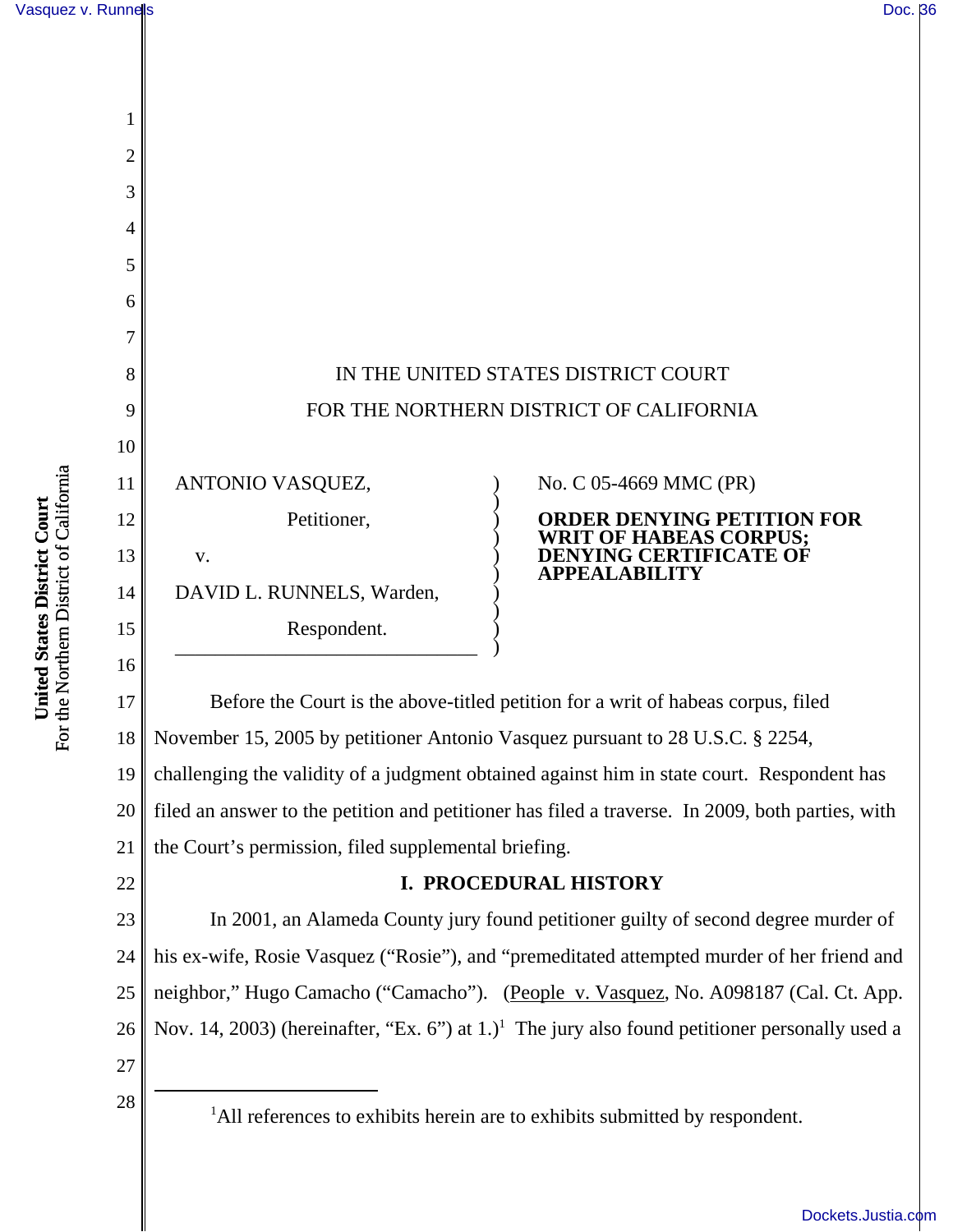| $\mathbf{1}$   | firearm in the commission of the offenses and inflicted great bodily injury on Camacho. (Id.                                                                                                                                                                                                                           |
|----------------|------------------------------------------------------------------------------------------------------------------------------------------------------------------------------------------------------------------------------------------------------------------------------------------------------------------------|
| $\overline{c}$ | at 2.) In 2002, the trial court sentenced petitioner to life in prison. (Id. at 1.)                                                                                                                                                                                                                                    |
| 3              | In a reasoned opinion, the California Court of Appeal affirmed, and the California                                                                                                                                                                                                                                     |
| 4              | Supreme Court summarily denied petitioner's petition for review. (Id. at 1; Ex. 8.) Petitioner                                                                                                                                                                                                                         |
| 5              | also filed state habeas petitions in the California Court of Appeal and the California Supreme                                                                                                                                                                                                                         |
| 6              | Court (Exs. 9, 11), both of which were summarily denied (Exs. 10, 12).                                                                                                                                                                                                                                                 |
| 7              | Thereafter, petitioner filed the instant petition for a writ of habeas corpus.                                                                                                                                                                                                                                         |
| 8              | <b>II. STATEMENT OF FACTS</b>                                                                                                                                                                                                                                                                                          |
| 9              | The California Court of Appeal found the facts underlying petitioner's conviction to                                                                                                                                                                                                                                   |
| 10             | be as follows:                                                                                                                                                                                                                                                                                                         |
| 11             | [Petitioner] and Rosie Vazquez were married in 1989 but broke up in 1995. In<br>1999, [petitioner] made unwanted visits to Rosie's house on 52nd Avenue in                                                                                                                                                             |
| 12             | Oakland. [Petitioner] spied on Rosie. He harassed a male friend and co-worker<br>of Rosie's, Ramon Hernandez. Hernandez testified that in late summer 1999,                                                                                                                                                            |
| 13             | [petitioner] told Hernandez he would kill him if he saw Hernandez at Rosie's<br>house again. [Petitioner] also hung around Rosie's workplace.                                                                                                                                                                          |
| 14             | Rosie became friends with her neighbor across the street, Hugo Camacho. On                                                                                                                                                                                                                                             |
| 15<br>16       | several occasions, Camacho saw [petitioner] drive slowly by his house and<br>stare at him like a "mad dog" or with an "ugly face." Camacho once saw<br>[petitioner] hiding in the bushes in the neighborhood and watching the street.<br>[Petitioner] had a pair of binoculars and was wearing dark glasses and a hat. |
| 17             | On December 17, 1999, at approximately 9:00 p.m., Rosie and Camacho came                                                                                                                                                                                                                                               |
| 18             | home from a party in Camacho's car. Camacho parked in front of his house<br>and got out. He saw a man running toward him. The man was dressed in black                                                                                                                                                                 |
| 19             | and wore a mask. When the man pulled his mask down, Camacho recognized<br>him as [petitioner]. Camacho positively identified [petitioner] at trial and                                                                                                                                                                 |
| 20             | testified he was "one hundred percent" certain that [petitioner] was the<br>black-clad man who accosted him.                                                                                                                                                                                                           |
| 21             | [Petitioner] told Camacho, in Spanish, "I'm going to kill you, asshole."                                                                                                                                                                                                                                               |
| 22             | [Petitioner] raised a long gun, either a shotgun or rifle. Camacho turned to flee.<br>[Petitioner] shot him in the back. Camacho fell and heard a scuffle and more                                                                                                                                                     |
| 23             | shots. Camacho stood and saw Rosie lying on the ground. [petitioner] chased<br>Camacho and shot him in the shoulder. [Petitioner] tried to shoot Camacho                                                                                                                                                               |
| 24             | again but his long gun either jammed or misfired. [Petitioner] then pulled a<br>handgun and pointed it at Camacho's face. He fired several shots, hitting                                                                                                                                                              |
| 25             | Camacho in his arm that he raised to protect himself. Camacho ran away and<br>managed to escape further harm.                                                                                                                                                                                                          |
| 26             | Rosie had been killed by a single shot to the head. Police found an M-1 rifle at                                                                                                                                                                                                                                       |
| 27             | the scene, with a shell casing jammed in the ejection port. Four spent rifle<br>shells were on the sidewalk. [Petitioner] and Rosie's son identified the rifle as                                                                                                                                                      |
| 28             | [petitioner's]. Police also found a revolver. Five of its six rounds had been                                                                                                                                                                                                                                          |
|                |                                                                                                                                                                                                                                                                                                                        |

**United States District Court**<br>For the Northern District of California For the Northern District of California **United States District Court**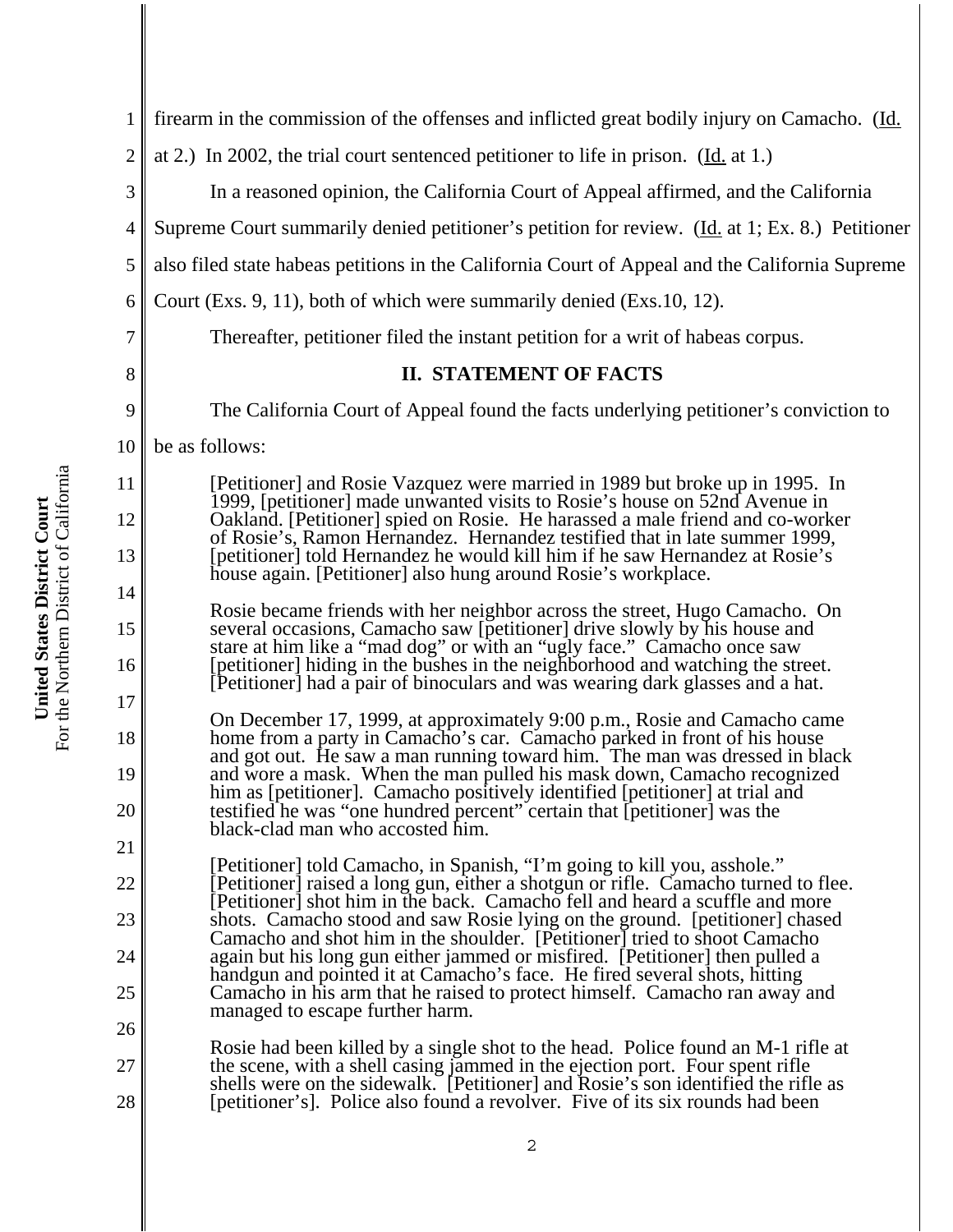| 1                                                                                                              | fired.                                                                                                                                                                                                                               |
|----------------------------------------------------------------------------------------------------------------|--------------------------------------------------------------------------------------------------------------------------------------------------------------------------------------------------------------------------------------|
| 2                                                                                                              | Rosie and [petitioner's] daughter told police that [petitioner] had previously                                                                                                                                                       |
| threatened to kill Rosie. Rosie had obtained a temporary restraining order<br>3<br>(TRO) against [petitioner]. |                                                                                                                                                                                                                                      |
| 4                                                                                                              | After being read his Miranda rights, defendant confessed to the murder and                                                                                                                                                           |
| 5                                                                                                              | attempted murder, saying "I did it. Her and someone else who was there." He described parking on a side street near Rosie's house, waiting for Rosie and<br>Camacho to come home, and loading his rifle and revolver. He said he saw |
| 6                                                                                                              | Camacho put his hand between Rosie's legs. He "couldn't stand it" and fired<br>both guns. He claimed he did not aim at Rosie, but shot her as she "cut across"                                                                       |
| 7                                                                                                              | his line of fire.                                                                                                                                                                                                                    |
| 8                                                                                                              | The jury convicted [petitioner] of the murder of Rosie and the premeditated<br>attempted murder of Camacho, and found he personally used a firearm and                                                                               |
| 9                                                                                                              | inflicted great bodily injury on Camacho. The trial court sentenced [petitioner]<br>to life.                                                                                                                                         |
| 10                                                                                                             |                                                                                                                                                                                                                                      |
| 11                                                                                                             | (Ex. 6 at 2-3 (footnote omitted).)                                                                                                                                                                                                   |
| 12                                                                                                             | <b>III. DISCUSSION</b>                                                                                                                                                                                                               |
| 13                                                                                                             | <b>Standard of Review</b><br>A.                                                                                                                                                                                                      |
| 14                                                                                                             | This Court may entertain a petition for a writ of habeas corpus "in behalf of a person                                                                                                                                               |
| 15                                                                                                             | in custody pursuant to the judgment of a State court only on the ground that he is in custody                                                                                                                                        |
| 16                                                                                                             | in violation of the Constitution or laws or treaties of the United States." 28 U.S.C. § 2254(a);                                                                                                                                     |
| 17                                                                                                             | Rose v. Hodges, 423 U.S. 19, 21 (1975).                                                                                                                                                                                              |
| 18                                                                                                             | A district court may not grant a petition challenging a state conviction or sentence on                                                                                                                                              |
| 19                                                                                                             | the basis of a claim that was reviewed on the merits in state court unless the state court's                                                                                                                                         |
| 20                                                                                                             | adjudication of the claim: "(1) resulted in a decision that was contrary to, or involved an                                                                                                                                          |
| 21                                                                                                             | unreasonable application of, clearly established Federal law, as determined by the Supreme                                                                                                                                           |
| 22                                                                                                             | Court of the United States; or (2) resulted in a decision that was based on an unreasonable                                                                                                                                          |
| 23                                                                                                             | determination of the facts in light of the evidence presented in the State court proceeding."                                                                                                                                        |
| 24                                                                                                             | 28 U.S.C. § 2254(d); Williams v. Taylor, 529 U.S. 362, 412-13 (2000). Additionally, habeas                                                                                                                                           |
| 25                                                                                                             | relief is warranted only if the constitutional error at issue had a "substantial and injurious                                                                                                                                       |
| 26                                                                                                             | effect or influence in determining the jury's verdict." Penry v. Johnson, 532 U.S. 782, 796                                                                                                                                          |
| 27                                                                                                             | (2001) (internal citation omitted).                                                                                                                                                                                                  |
| 28                                                                                                             | A state court decision is "contrary to" clearly established Supreme Court precedent if                                                                                                                                               |

**United States District Court**<br>For the Northern District of California For the Northern District of California **United States District Court**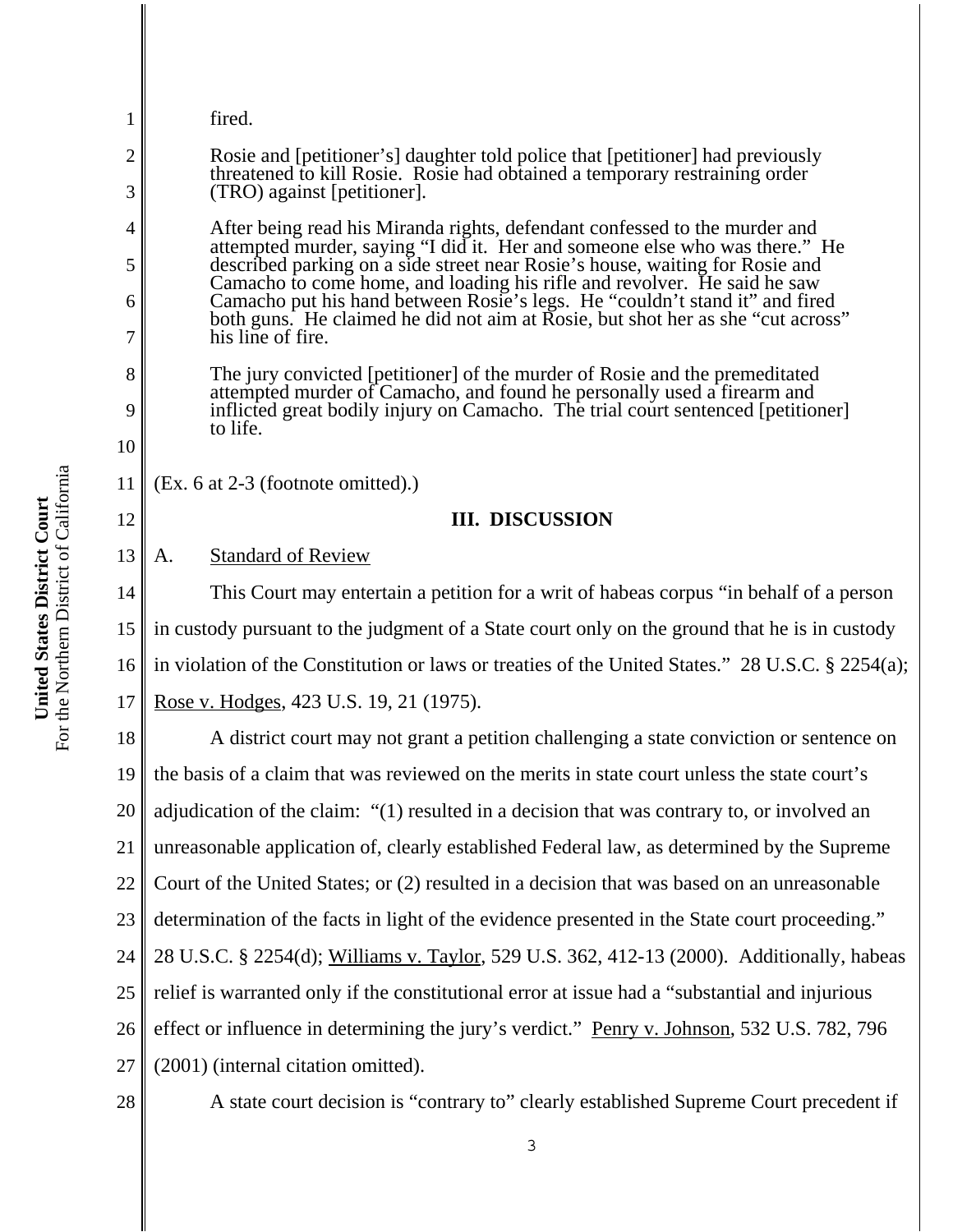1 2 3 4 5 6 7 8 9 10 it "applies a rule that contradicts the governing law set forth in [the Supreme Court's] cases" or if it "confronts a set of facts that are materially indistinguishable from a decision of [the Supreme] Court and nevertheless arrives at a result different from [its] precedent." Williams, 529 U.S. at 405-06. "Under the 'unreasonable application' clause, a federal habeas court may grant the writ if the state court identifies the correct governing legal principle from [the] Court's decision but unreasonably applies that principle to the facts of the prisoner's case." Id. at 413. "[A] federal habeas court may not issue the writ simply because that court concludes in its independent judgment that the relevant state-court decision applied clearly established federal law erroneously or incorrectly. Rather, that application must also be unreasonable." Id. at 411.

11 12 13 14 15 16 17 Section 2254(d)(1) restricts the source of clearly established law to the Supreme Court's jurisprudence. "Clearly established federal law, as determined by the Supreme Court of the United States" refers to "the holdings, as opposed to the dicta, of [the Supreme] Court's decisions as of the time of the relevant state-court decision." Id. at 412. "A federal court may not overrule a state court for simply holding a view different from its own, when the precedent from [the Supreme Court] is, at best, ambiguous." Mitchell v. Esparza, 540 U.S. 12, 17 (2003).

18 19 20 21 22 23 24 25 26 Here, the California Supreme Court summarily rejected on their merits the claims petitioner raises by the instant petition. (Exs. 8, 12.) The Court of Appeal, in its opinion on direct review (Ex. 6), addressed three of the claims petitioner raises by the instant petition.<sup>2</sup> The Court of Appeal thus was the highest court to have done so in a reasoned decision, and, as to those claims, it is the Court of Appeal's decision that this Court reviews herein. See Ylst v. Nunnemaker, 501 U.S. 797, 803-04 (1991); Barker v. Fleming, 423 F.3d 1085, 1091- 92 (9th Cir. 2005). As to the claims for which there is no reasoned opinion available, the United States Supreme Court has recently clarified that in applying the review provisions of 28 U.S.C. § 2254(d), a federal habeas court looks to the result reached by the highest state

- 27
- 28 <sup>2</sup>

 $2$  See infra, discussion of claims 5, 9, and 11.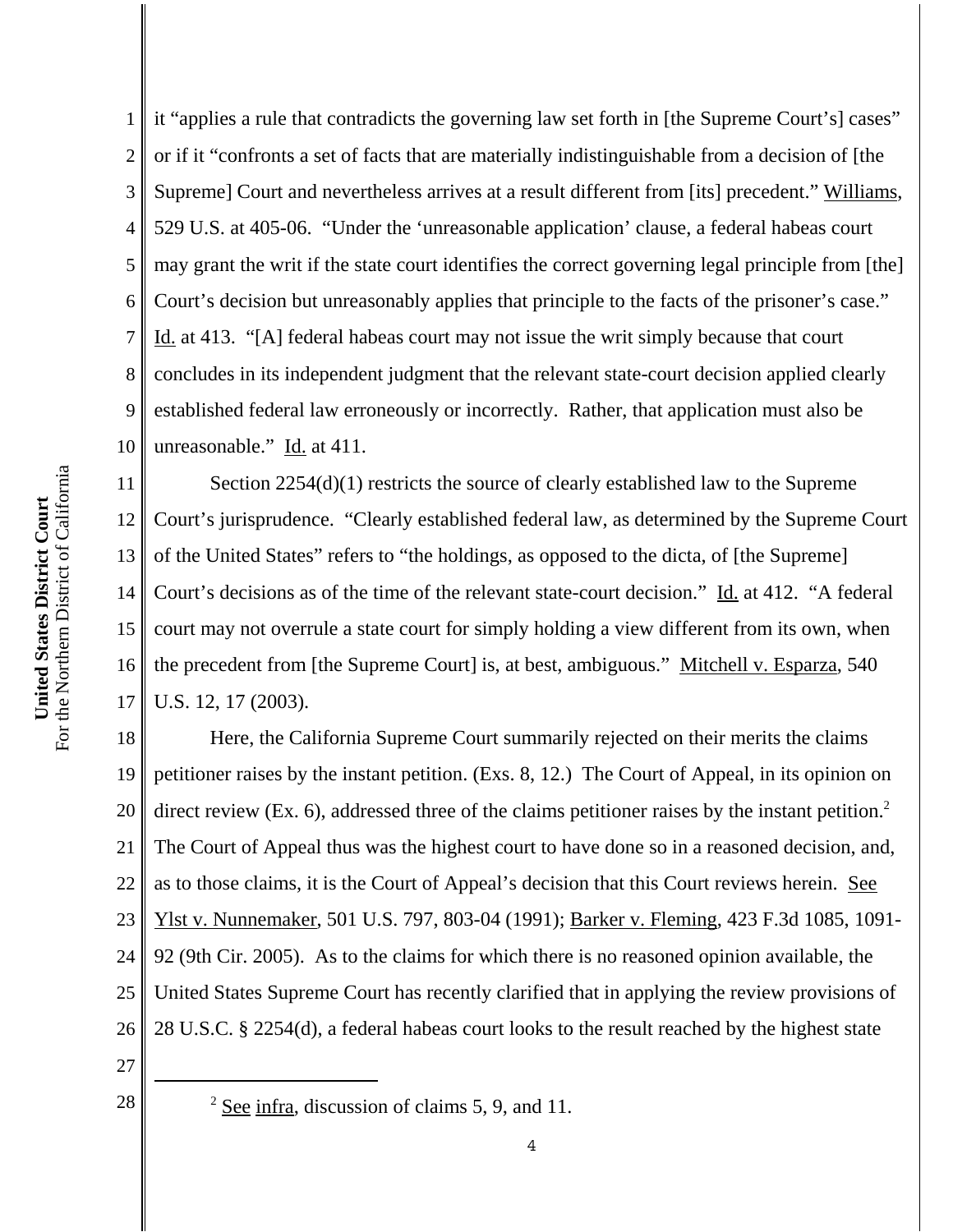5 6 7 8 9 10 For the Northern District of California For the Northern District of California 11 United States District Court **United States District Court** 12

3

1 2 court, and that the absence of reasoning does not prevent application of the standard of review set forth in § 2254(d). Harrington v. Richter, 131 S.Ct. 770, 784-85 (2011).

B. Petitioner's Claims

4 13 14 15 16 17 18 Petitioner claims that: (1) the police coerced his confession, and, consequently, the trial court's admission of it into evidence violated his Fifth and Fourteenth Amendment rights; (2) the trial court's admission of his confession violated his rights because his waiver of the right to remain silent and to have an attorney during police interrogation was not "knowing and intelligent"; (3) the jury convicted him without constitutionally sufficient evidence to support the verdict; (4) the trial court's admission of evidence of prior domestic violence violated his due process right to a fair trial; (5) the trial court's admission of hearsay evidence violated his Sixth Amendment right to confrontation;<sup>3</sup> (6) one of the jurors was not qualified because she had problems understanding English, depriving him of his constitutional right to a jury trial; (7) trial counsel was ineffective; (8) appellate counsel was ineffective; (9) the trial court's rejection of his challenge to the prosecutor's peremptory strike of an African-American prospective juror violated the Equal Protection Clause; (10) the trial court's evaluation of his challenge to the peremptory challenge was inadequate; (11) the clerk of court's failure to retain some of the jury questionnaires violated his right to an effective appeal.

19

20

22

23

24

25

26

27

## 1. Voluntariness of Confession

Petitioner contends his confession was a coerced statement and, as such, should not

21 have been admitted.

a. Background

The Court of Appeal described the confession as follows:

After being read his Miranda rights, defendant confessed to the murder and attempted murder, saying "I did it. Her and someone else who was there." He described parking on a side street near Rosie's house, waiting for Rosie and Camacho to come home, and loading his rifle and revolver. He said he saw Camacho put his hand between Rosie's legs. He "couldn't stand it" and fired both guns. He claimed he did not aim at Rosie, but shot her as she "cut across" his line of fire.

<sup>3</sup> This claim comprises claims numbered 5 and 12 in the petition.

<sup>28</sup>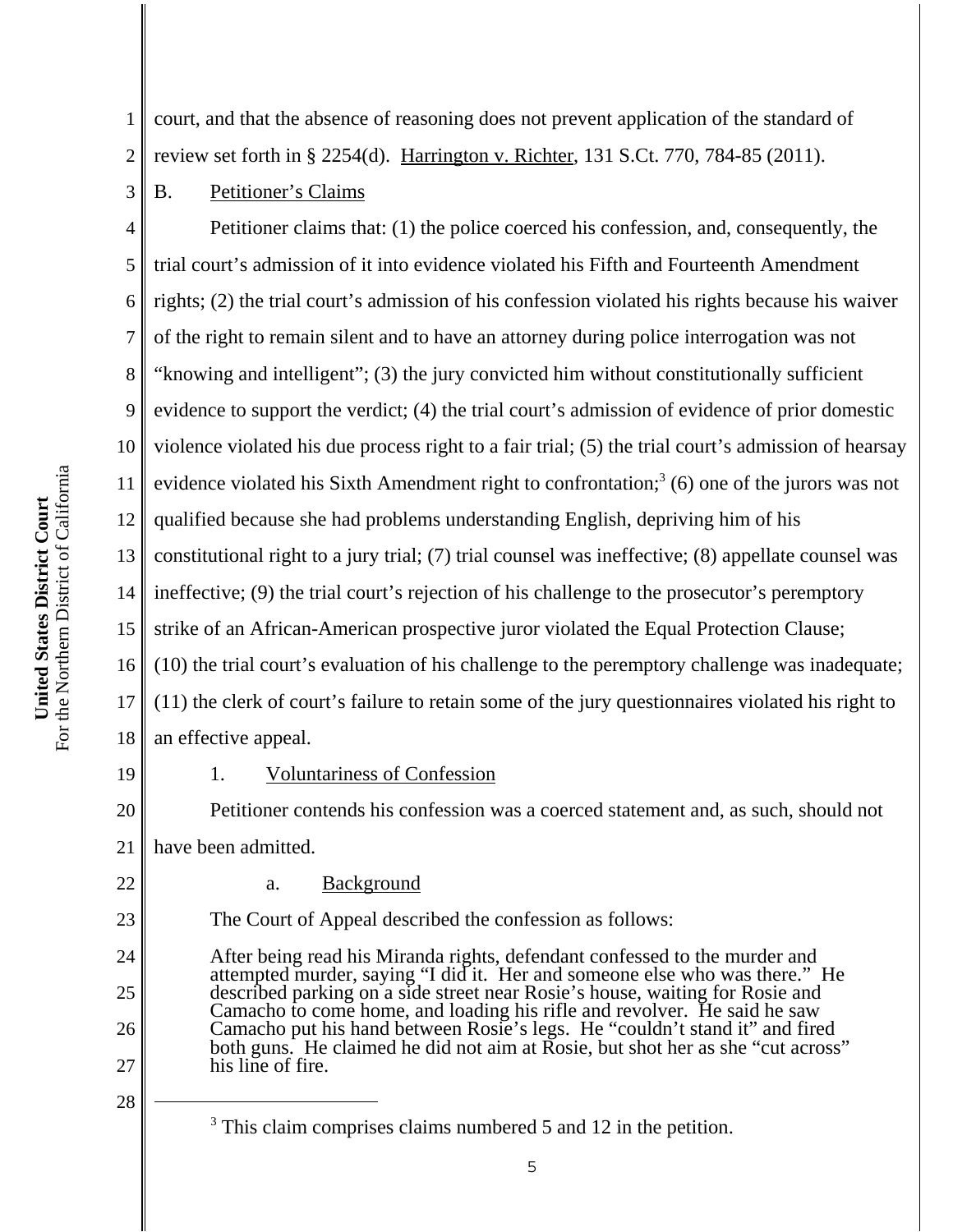For the Northern District of California For the Northern District of California United States District Court **United States District Court**

# (Ex. 6 at 3.)

1

2

3

4

5

6

7

8

9

10

11

12

13

14

15

16

17

18

19

20

Petitioner's claim that his confession was coerced was not presented on direct appeal, and, consequently, was not discussed in the California Court of Appeal's opinion. Petitioner did present the claim, however, in his state habeas petitions filed in the California Court of Appeal (Ex. 9 at 16-18) and the California Supreme Court (Ex. 11 at 16-18). The California Supreme Court's denial of the petition operates as a denial on the merits. See Harrington, 131 S.Ct at 784-85. The claim thus is exhausted. See Castille v. Peoples, 489 U.S. 346, 350 (1989) (holding presentation of claim once to highest state court available suffices for purposes of exhaustion).

## b. Analysis

Under the Fourteenth Amendment, involuntary confessions are inadmissible in state criminal cases. Blackburn v. Alabama, 361 U.S. 199, 206-07 (1960). Petitioner contends his confession was involuntary because Sergeant Enoch Olivas ("Olivas"), one of the two officers interrogating him, told him: "[Y]ou shot my wife's cousin, you ha[ve] no choice but to admit you did it."<sup>4</sup> (Pet. at 6.) In his traverse petitioner adds contentions that Olivas told him that if he did not admit the shooting, (1) petitioner's brother "was going to blamed for the shooting;" (2) his friend Jesus Rodriguez was going to blamed for the shooting; (3) Olivas would "make his children disappear;" and (4) Olivas's inmate friends would kill him in the jail. (Trav. at 16.)

21 22 23 24 25 26 The voluntariness of a confession is evaluated by reviewing both the police conduct in extracting the statements and the effect of that conduct on the suspect. Miller v. Fenton, 474 U.S. 104, 116 (1985); Henry v. Kernan, 197 F.3d 1021, 1026 (9th Cir. 1999). Absent police misconduct causally related to the confession, there is no basis for concluding a confession was involuntary in violation of the Fourteenth Amendment. Colorado v. Connelly, 479 U.S. 157, 167 (1986); Norman v. Ducharme, 871 F.2d 1483, 1487 (9th Cir. 1989).

<sup>28</sup> <sup>4</sup> The record reflects that Rosie Vasquez was one of Olivas's wife's "75-plus" cousins. (Ex. 1, Vol. 3 at 458-59.)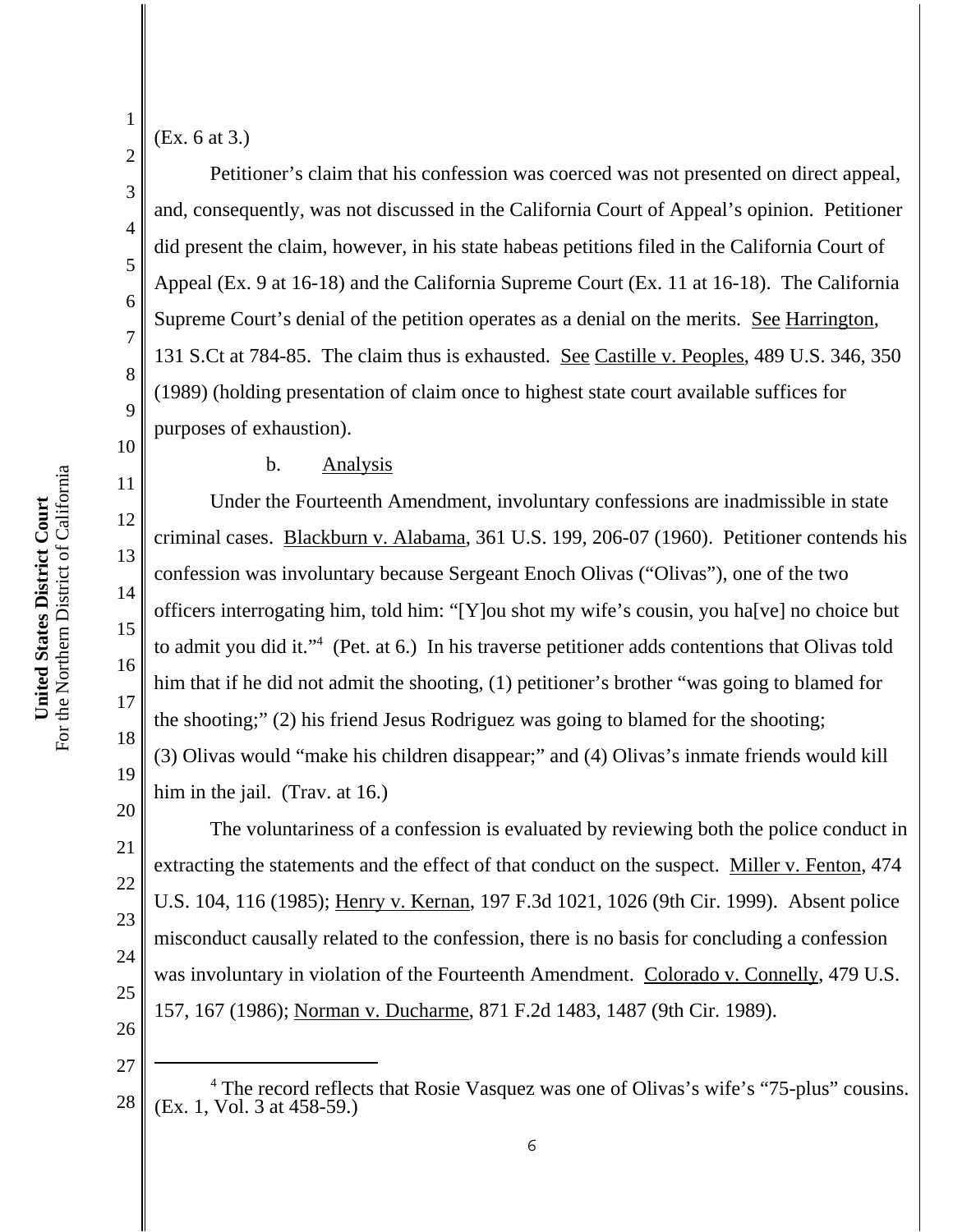4 5 6 7 8 9 10 For the Northern District of California For the Northern District of California 11 United States District Court **United States District Court** 12 13 14 15 16

1

2 3 In the instant case there is no evidence in the record to support petitioner's claim of police misconduct and petitioner has failed to seek, let alone establish, a right to supplement the record with additional evidence.<sup>5</sup> Indeed, at the outset, the Court notes that although petitioner filed a document titled "Supplemental Brief and Request for Evidentiary Proceedings," other than such title, the only reference to an evidentiary hearing is in petitioner's closing contention that "reversal" is required "or in the alternative an evidentiary hearing to allow the reviewing [federal] court to make an accurate factual determination in accord with Batson's step three (i.e., conducting comparative juror analysis, based on the entire record)." (Supp. Brief at 10) (emphasis omitted).) As clearly set forth in petitioner's brief, his request for an evidentiary hearing is confined to the issue of jury selection, and in any event, as set forth below, petitioner's request does not meet the statutory requirements for an evidentiary hearing.

17 18 19 20 21 22 23 24 25 26 Under the Antiterrorism and Effective Death Penalty Act ("AEDPA"), a district court may not hold an evidentiary hearing on a claim adjudicated by the state court on its merits. Cullen v. Pinholster, 2011 WL 1225705 at \*8 (April 4, 2011). Moreover, under no circumstances is such a hearing available to a habeas petitioner who has failed to develop a factual basis in state court, unless such petitioner shows that: (1) the claim relies either on (a) a new rule of constitutional law that the Supreme Court has made retroactive to cases on collateral review, or (b) a factual predicate that could not have been previously discovered through the exercise of due diligence, and (2) the facts underlying the claim would be sufficient to establish by clear and convincing evidence that but for constitutional error, no reasonable fact finder would have found the applicant guilty of the underlying offense. 28 U.S.C. § 2254(e)(2). A prisoner "fails" to develop the factual basis of a claim, triggering § 2254(e)(2), if "there is lack of diligence, or some greater fault, attributable to the prisoner or the prisoner's counsel." Williams (Michael) v. Taylor, 529 U.S. 420, 432 (2000). "Diligence will require in the usual case that the prisoner, at a minimum, seek an evidentiary

27

<sup>28</sup> <sup>5</sup> The only evidence in the record on the point is Olivas's testimony that he did not threaten petitioner or make any promises to him. (Ex. 1, Vol. 3 at 503.)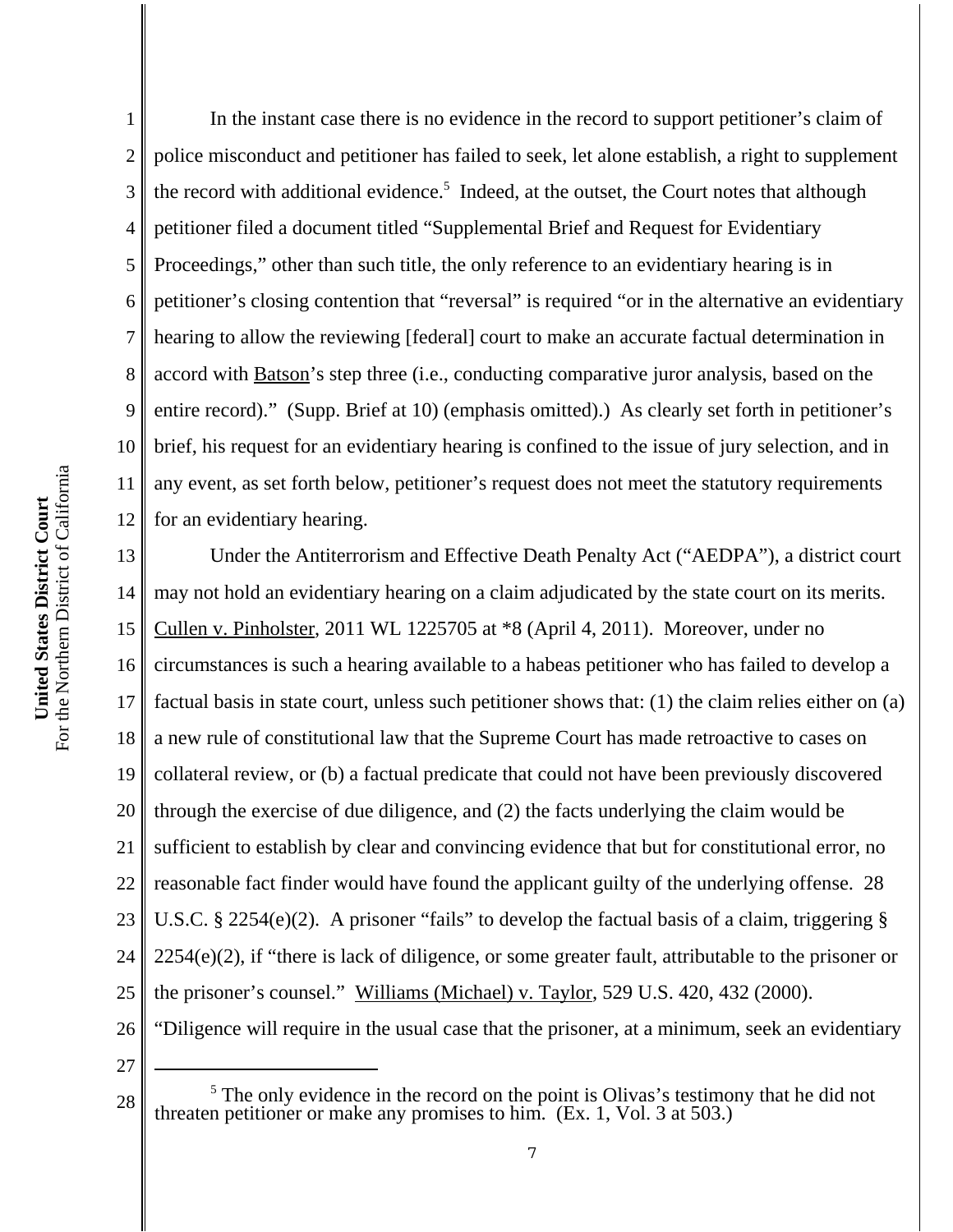1 hearing in state court in the manner prescribed by state law." Id. at 437.

2 3 4 5 6 Here, petitioner has not shown he endeavored to develop the factual basis for a coerced confession claim in state court, nor has he shown any exception contained in § 2254(e)(2) is applicable here. Consequently, to the extent petitioner's "Supplemental Brief and Request for Evidentiary Proceedings" is construed as a request for an evidentiary hearing on the instant claim, such request will be denied.

 In sum, because there is nothing in the record to support petitioner's claim of police misconduct with regard to his confession, the instant claim is unavailing.

Accordingly, petitioner is not entitled to habeas relief on this claim.

10

11

12

13

7

8

9

2. Waiver of Miranda Rights

Petitioner contends that in making the above-described confession, his waiver of his Miranda rights, see Miranda v. Arizona, 384 U.S. 436, 473-74 (1966), was not knowing and voluntary.

14 15 16 17 18 19 Where an accused is properly advised of his rights to remain silent, against incrimination, and to counsel, such accused thereafter may waive those rights if his waiver is voluntarily, knowingly, and intelligently made. Id. at 471, 475. A valid waiver of Miranda rights depends upon the totality of the circumstances, including the "background, experience and conduct" of the defendant. United States v. Bernard S., 795 F.2d 749, 751 (9th Cir. 1986).6

20 21 22 23 24 25 In the instant case petitioner was twice read his Miranda rights in Spanish, and "having these rights in mind," agreed to speak with the officers. (Ex. 1, Vol. 3 at 503, 506- 08.) Such showing, in the absence of circumstances suggesting a contrary finding, is sufficient to establish petitioner knew his rights and waived them knowingly and intelligently. See Paulino v. Castro, 371 F.3d 1083, 1086-87 (9th Cir. 2004) (holding

26

27 28 <sup>6</sup>A waiver may be either express or implied. The Supreme Court recently has held that when a defendant is given a Miranda warning and understands it, such defendant's "uncoerced statement establishes an implied waiver of the right to remain silent." See Berghuis v. Thompkins, 130 S.Ct. 2250, 2262 (2010). As noted, the instant case involves an express waiver.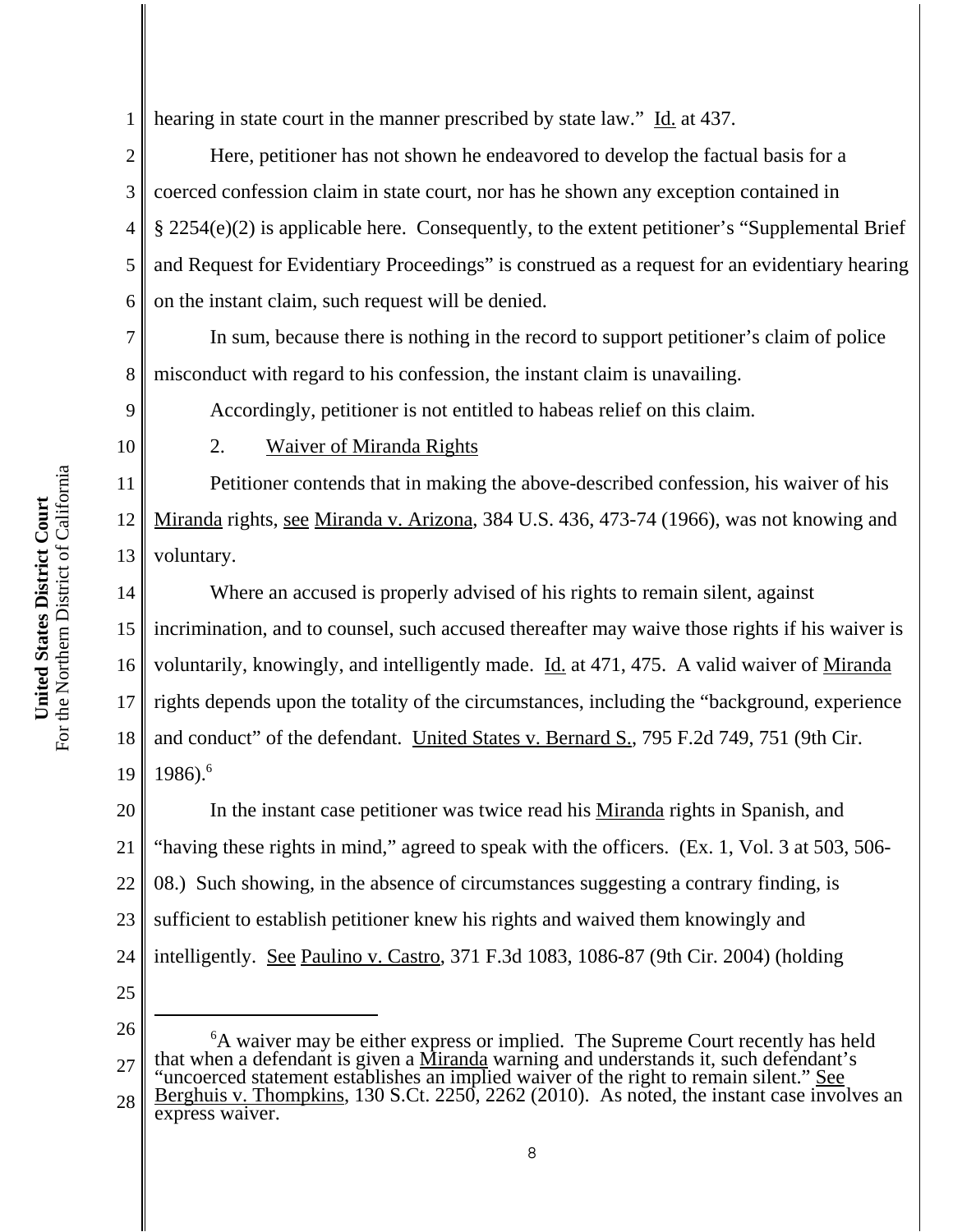1 2 3 4 5 statement by suspect that he understood his rights and wanted to talk to officer sufficient to show waiver of right to counsel); United States v. Parra Cazares, 121 F.3d 1241, 1244 (9th Cir. 1997) (holding recitation of rights in English and supervision of reading in Spanish, accompanied by officer's orally confirming with suspect that he understood his rights, sufficient to establish knowing and intelligent waiver).

6 7 8 9 10 11 12 13 14 15 Petitioner contends his waiver was not knowing and intelligent because he had little previous contact with the criminal justice system, was illiterate in both English and Spanish, and was subjected to coercion as discussed above. As noted, there is no factual basis in the state court record to support a finding of coercion, nor can petitioner rely on his illiteracy, as he does not dispute that the warnings were read to him in Spanish. Further, even if the Court were to assume petitioner had little previous contact with the system, such factor would not suffice to overcome the above-described evidence that petitioner's waiver was knowing and intelligent. See United States v. Amano, 229 F.3d 801, 805 (9th Cir. 2000) (holding where suspect twice advised of his rights and waived them, lack of experience with justice system insufficient to void waiver).

16 17

3. Sufficiency of the Evidence

18 19 Petitioner contends there was insufficient evidence to support his conviction of the charged offenses.

Accordingly, petitioner is not entitled to habeas relief on this claim.

20 21 22 23 24 25 26 27 28 The Due Process Clause "protects the accused against conviction except upon proof beyond a reasonable doubt of every fact necessary to constitute the crime with which he is charged." In re Winship, 397 U.S. 358, 364 (1970). Consequently, where a state prisoner alleges that the evidence in support of his state conviction cannot be fairly characterized as sufficient to have led a rational trier of fact to find guilt beyond a reasonable doubt, such petitioner states a constitutional claim, Jackson v. Virginia, 443 U.S. 307, 321 (1979), which, if proven, entitles him to federal habeas relief, id. at 324. For purposes of determining such claim, the relevant inquiry is whether, "after viewing the evidence in the light most favorable to the prosecution, any rational trier of fact could have found the essential elements of the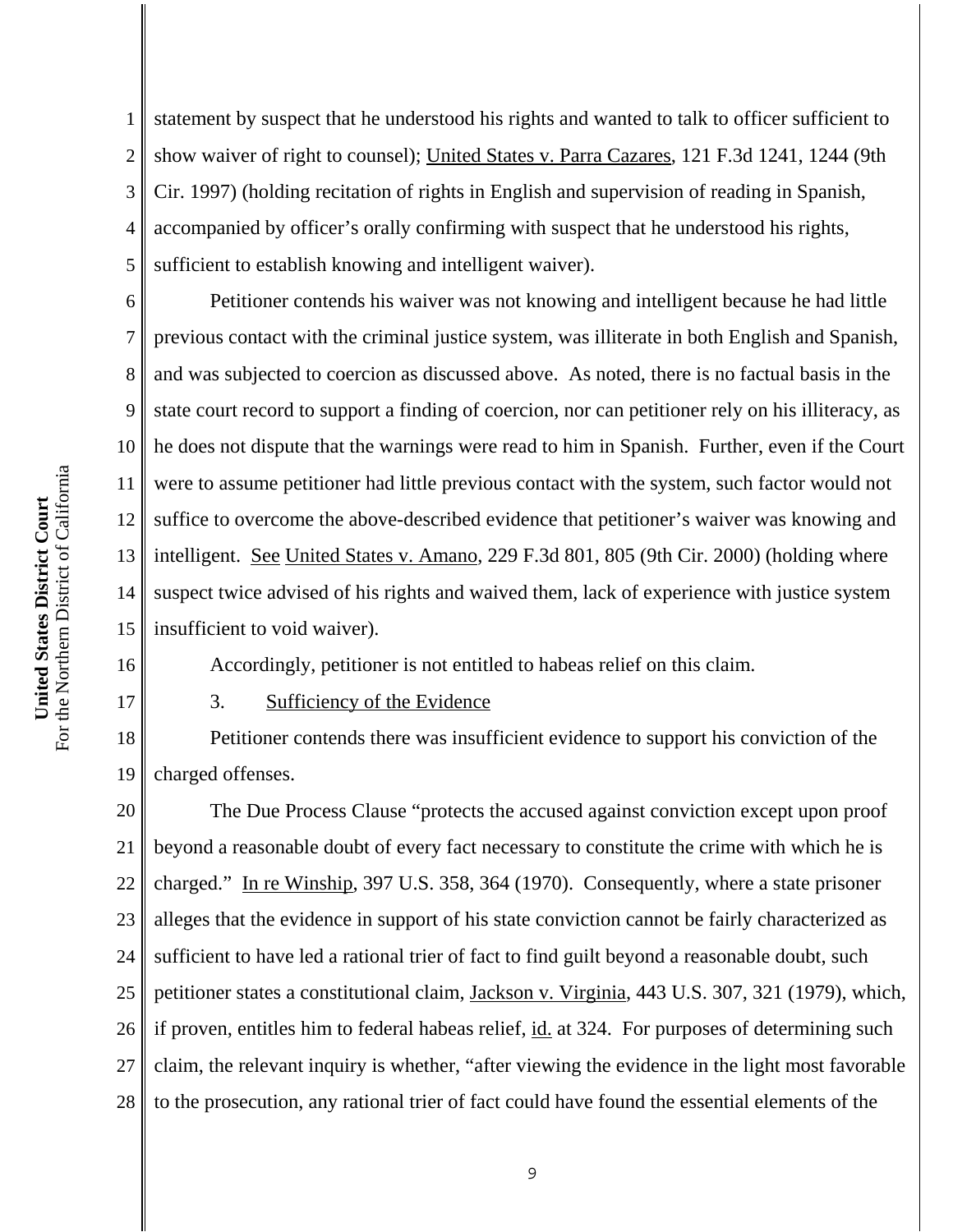1 2 crime beyond a reasonable doubt." Id. at 319. Only if no rational trier of fact could have found proof of guilt beyond a reasonable doubt, may the writ be granted. Id. at 324.

3 4 5 6 7 8 9 10 11 Here, petitioner sets forth in his petition the "Supporting Facts" for this claim as follows: "Mr. Ramon Hernandez saw [Rosie] and Hugo together at the party, he indicated that that was the last time he visited [Rosie]. It seems that Mr. Hernandez got mad with [Rosie] and [H]ugo and for that reason he might have shot at them." (Pet. at 6 (internal citation to record omitted).) In the traverse, petitioner expands on his argument that the crime might have been committed by someone else, by attempting to cast doubt on Hugo Camacho's identification of petitioner as the shooter and speculating that Rosie and Camacho might have been shot by drug dealers, or possibly by the owner of a van Camacho hit while parking his car, or by Hernandez. (Trav. at  $25-29$ .).<sup>7</sup>

12 13 14 15 16 17 18 19 20 Petitioner misapprehends the scope of habeas review for sufficiency of the evidence. When considering a claim based on sufficiency of the evidence, the Court must "view[] the evidence in the light most favorable to the prosecution," Jackson, 443 U.S. at 319, and, in so doing, assumes the jury believed the evidence that supported guilt. See id. Here, that evidence included not only Camacho's testimony that he recognized petitioner at the time petitioner was shooting at him, but also petitioner's confession. Such evidence was more than sufficient evidence upon which a rational trier of fact could find the essential elements of the crimes charged, including the enhancements, had been proved beyond a reasonable doubt.

21

- Accordingly, petitioner is not entitled to habeas relief on this claim.
- 22

4. Admissability of Domestic Violence Evidence: Due Process

23 24 25 26 Petitioner contends his due process rights were violated by the trial court's admission of evidence that he had abused Rosie when they were living together and had threatened her after they separated. The evidence, admitted over petitioner's objection, concerned the following two incidents.

27

<sup>&</sup>lt;sup>28</sup>  $\parallel$  <sup>7</sup> In his closing argument, petitioner's counsel attributed Rosie's murder to "a random shot fired by an unknown assailant." ( Ex. 1, Vol. 7 at 1479.)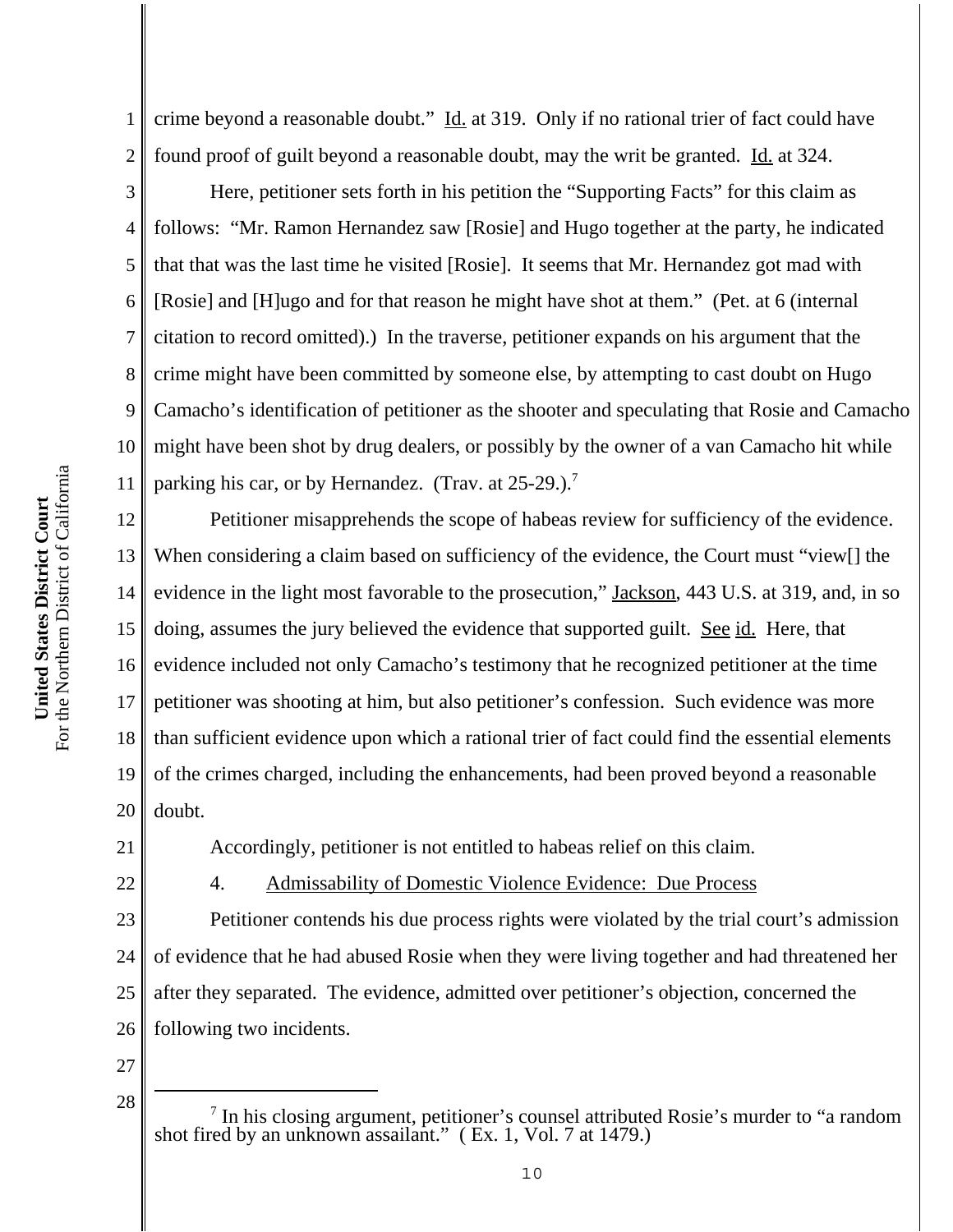1 2 3 4 5 6 7 In 1991, police officers responded to a domestic abuse call and took a statement from Rosie. (Ex. 1 (Reporter's Transcript), Vol. 4 at 741.) At trial, the written statement, signed by Rosie, was read into the record and admitted as evidence along with foundational testimony from the police officer who took it.  $(\underline{Id.}$  at 741-49; Vol. 6 at 1358.)<sup>8</sup> In 1999, Rosie's attorney obtained a temporary restraining order ("TRO") against petitioner. (Id., Vol. 4 at 791, 793-94.) Rosie's declaration in support of and attached to the petition for a TRO (id. at 794) was read into the record by the attorney who had prepared the petition and

the document was admitted into evidence. (Id. at 795-97; id., Vol 3 at  $340.$ )<sup>9</sup>

9 10 11 12 13 14 Petitioner's first trial had ended in a mistrial. (Id., Vol. 1 at 5.) In connection with that earlier trial, the trial court had granted the prosecution's motion to admit the two statements described above under a California statute that creates for domestic abuse cases an exception to the general rule that propensity evidence is not admissible. See Cal. Evid. Code 1101(a), 1109(a)(1).<sup>10</sup> (Ex. 1, Vol. 9 (Jan. 22, 2001) at 30-31.) At the retrial, the parties discussed the admissibility of evidence of petitioner's prior bad acts, namely, Rosie's 1991

16

15

8

22

<sup>17</sup> 18 <sup>8</sup> In her 1991 statement, Rosie reported that petitioner became angry over the manner in which she was preparing dinner, punched her in the arm, stomach and shoulder, took the phone away from her during her call to 911, and forced her into the bedroom and held her there until the police arrived shortly thereafter.

<sup>19</sup> 20 21 <sup>9</sup> In her 1999 declaration, Rosie stated that following their marriage in 1989, petitioner became physically abusive, resulting in his arrest, a restraining order, and, after a failed reconciliation, her departure to Mexico in 1995. Rosie further stated that upon her return in 1999, petitioner threatened to kill her if she didn't come back to him, and that Ramon Hernandez told her that petitioner had threatened to kill him if he found him again at Rosie's house, adding that he was a drug dealer and could have someone else do it for him.

<sup>23</sup> 24 <sup>10</sup> Section 1101(a) of the California Evidence Code provides: "(a) Except as provided in this section and in Sections 1102, 1103, 1108, and 1109, evidence of a person's character or a trait of his or her character (whether in the form of an opinion, evidence of reputation, or evidence of specific instances of his or her conduct) is inadmissible when offered to prove his or her conduct on a specified occasion."

<sup>25</sup> 26 27 Section 1109(a)(1) of the evidence code provides: "(a)(1) Except as provided in subdivision (e) or (f), in a criminal action in which the defendant is accused of an offense involving domestic violence, evidence of the defendant's commission of other domestic violence is not made inadmissible by Section 1101 if the evidence is not inadmissible pursuant to Section 352."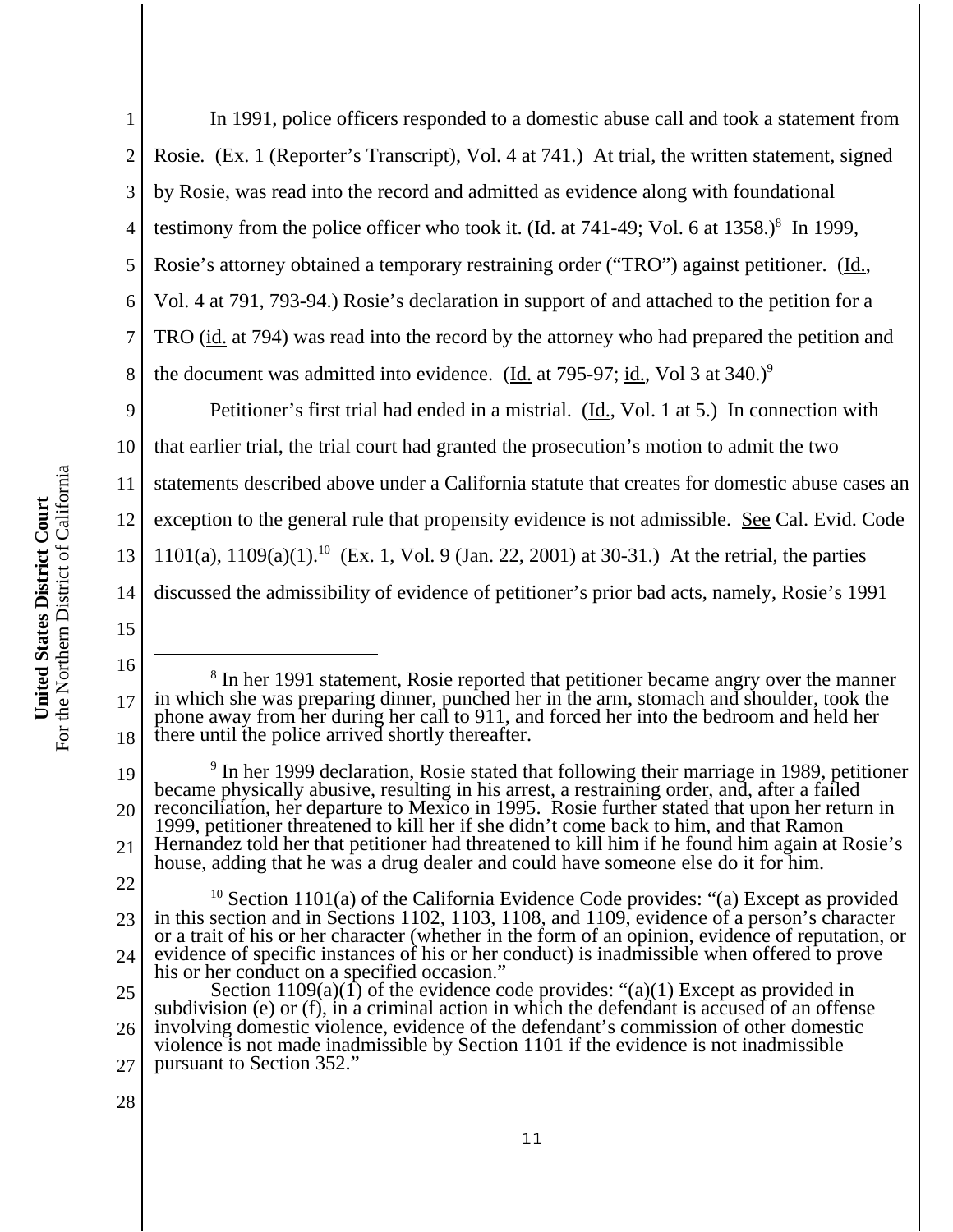1 2 statement to the police and her 1999 declaration in support of the TRO application. (Ex. 1, Vol. 1 at 6-11.) At the retrial, the trial court adopted its earlier ruling. (Id.)

3 4 5 6 7 8 9 10 11 The Supreme Court has never held the admission of evidence of prior crimes violates the right to due process. See Estelle v. McGuire, 502 U.S. 62, 75 n.5 (1991) (declining to rule on constitutionality of propensity evidence); Alberni v. McDaniel, 458 F.3d 860, 863-67 (9th Cir. 2006) (holding, because Supreme Court has reserved question whether admission of propensity evidence could violate due process, there is no clearly-established Supreme Court authority on such issue and AEDPA thus bars habeas relief for such claim); Garceau v. Woodford, 275 F.3d 769, 774 (9th Cir. 2002), rev'd on other grounds, 538 U.S. 202 (2003) (noting "Supreme Court has never expressly held that it violates due process to admit other crimes evidence for the purpose of showing conduct in conformity therewith").

12 13 14 15 16 As discussed above, a district court may not grant habeas relief unless the state court decision was contrary to, or an unreasonable application of, clearly established federal law as determined by the Supreme Court. See 28 U.S.C. § 2254. Consequently, in the absence of Supreme Court precedent stating the admission of evidence of prior acts violates due process, petitioner cannot satisfy this requirement. See Alberni, 458 F.3d at 866-67.

Accordingly, petitioner is not entitled to habeas relief on this claim.

18

17

19

26

27

28

5. Confrontation Clause Claims: Out-of-Court Statements

a. Rosie's Statement and Declaration

20 21 22 Petitioner claims the admission of Rosie's 1991 statement to police and her 1999 declaration made in support of her application for a TRO also violated his rights under the Confrontation Clause. (Pet. at 6a-6b, 6i-6j.)

23 24 25 The Court of Appeal addressed only the admission of the 1999 TRO declaration (Ex. 6 at 11), and, applying a "trustworthiness" analysis predicated on Ohio v. Roberts, 448 U.S. 56, 66 (1980), concluded such ruling did not violate petitioner's Sixth Amendment rights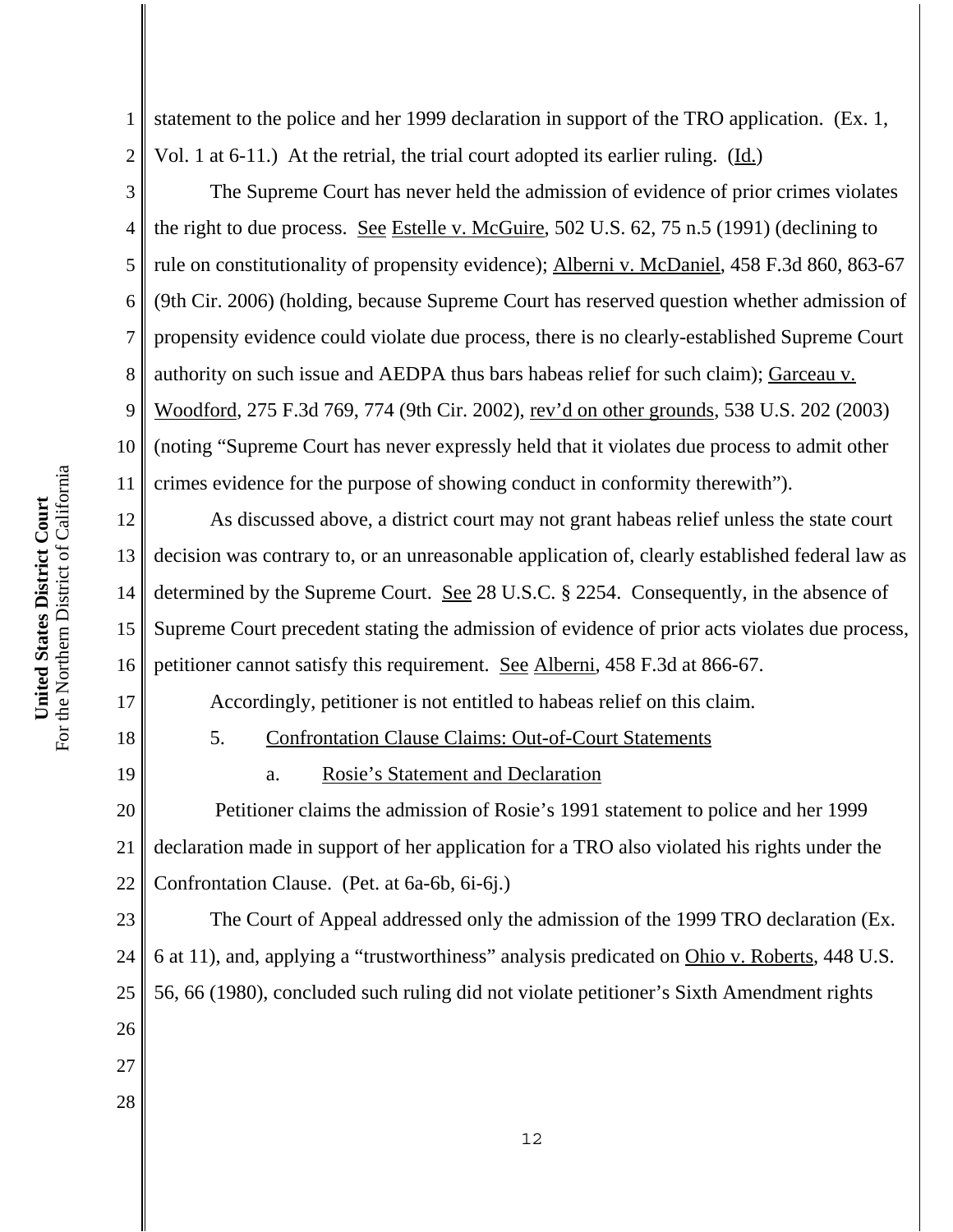1 under the Confrontation Clause (Ex. 6 at 11).<sup>11</sup>

2 3 4 5 6 7 8 9 10 11 In Crawford v. Washington, 541 U.S. 36 (2004), the United States Supreme Court rejected the Roberts approach and overruled that case as to "testimonial hearsay." See id. at 68-69. In particular, the Supreme Court held, out-of-court statements by witnesses that are "testimonial" in nature are barred under the Confrontation Clause unless (1) the witness is unavailable, and (2) the defendant had a prior opportunity to cross-examine the witness. Id. at 59. Because Crawford was decided on March 8, 2004, and petitioner's conviction did not become final until completion of direct review on April 21, 2004, respondent concedes Crawford is applicable. (Resp't P & A at 18.) Even if the Court of Appeal's rationale was incorrect, however, such circumstance is not dispositive, as this Court reviews the result reached by the state court, not its reasoning. See Harrington, 131 S.Ct. at 784-85.<sup>12</sup>

12 13 14 15 16 17 18 19 Given Crawford's definition of "testimonial" as a "solemn declaration or affirmation made for the purpose of establishing or proving some fact," Crawford, 541 U.S. at 51, Rosie's 1991 statement and 1999 declaration are arguably "testimonial." Even if so characterized, however, the evidence nonetheless was admissible under one of the two exceptions to the Crawford rule as recognized therein, specifically, "forfeiture by wrongdoing," an equitable doctrine that "extinguishes confrontation claims." Id. at 62; see Ponce v. Felker, 606 F.3d 596, 600 (9th Cir. 2010) (holding defendant's Confrontation Clause rights may be forfeited where defendant has wrongfully caused witness to be

24 25 26 27 28  $12$  As noted, the trial court admitted into evidence both a 1991 statement and a 1999 declaration and the Court of Appeal's reasoned opinion addresses only the latter. There is some question as to whether, under **Harrington**, the district court reviews not only an unexplained decision but also an incorrectly reasoned decision under  $\S 2254(d)$ , or only the former, thus requiring a different standard of review for the above two out-of-court statements. See Frantz v. Hazey, 533 F.3d 724, 735 (9th Cir. 2008) (holding where state court applies erroneous reasoning, review on habeas is de novo and "without the deference" AEDPA otherwise requires'") (quoting Panetti v. Quarterman, 127 S.Ct. 2842, 2858 (2007)). Here, however,, whether the review is deferential or de novo, petitioner's Confrontation Clause claim is, as set forth below, unavailing.

<sup>20</sup>

<sup>21</sup> 22 23  $11$  In his state habeas petition in the California Supreme Court, petitioner presented his Confrontation Clause claim with respect to both statements, and thus the claim is exhausted as to both. (See Ex. 11 at 33-38); Castille v. Peoples, 489 U.S. at 350 (holding presentation of claim once to highest state court available suffices for purposes of exhaustion).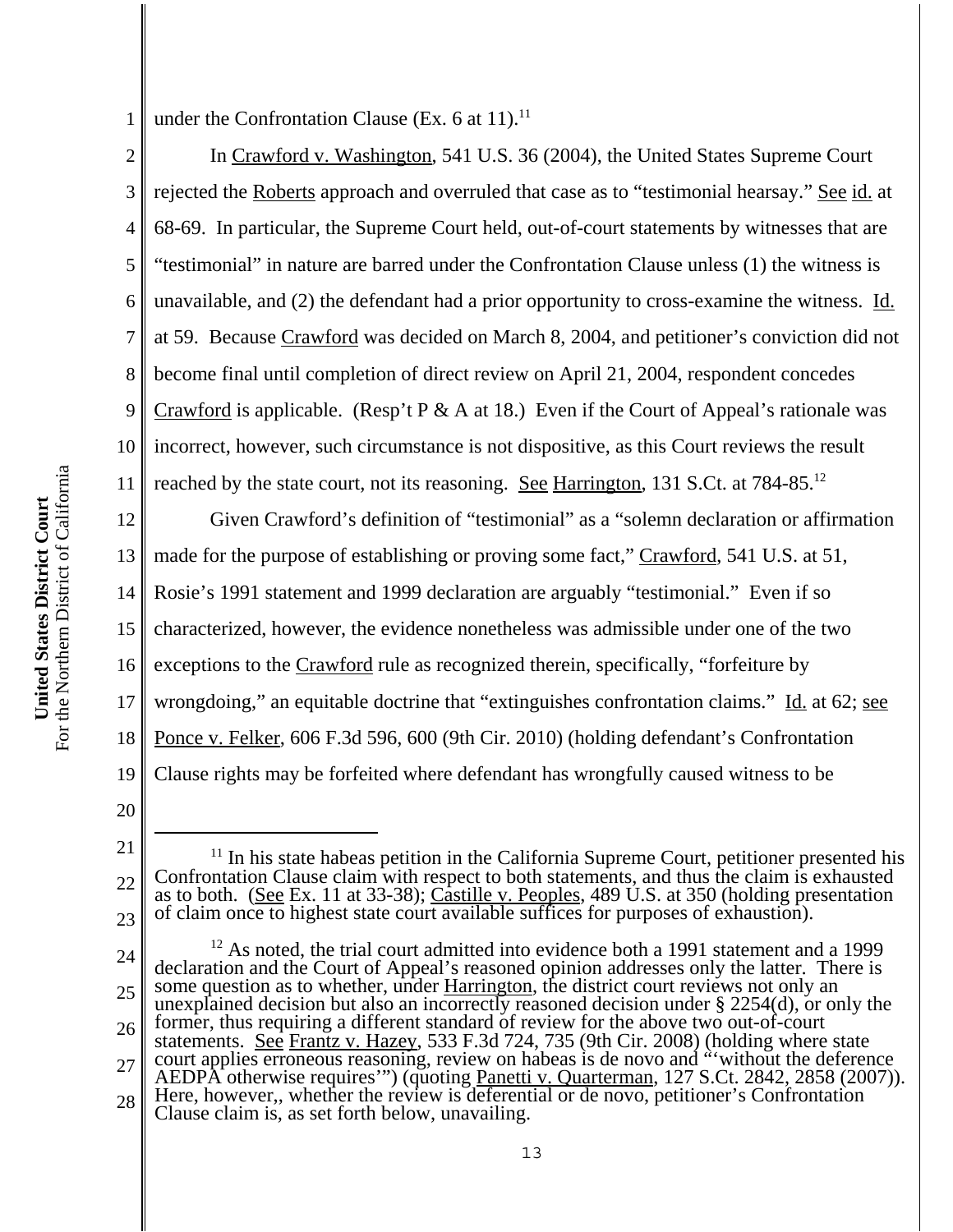1 2 3 4 5 6 7 8 9 10 11 12 unavailable to testify). In particular, petitioner murdered the witness who gave the statements at issue, thus causing her to be unavailable at trial. Although in Giles v. California, 128 S. Ct. 2678 (2008), the Supreme Court subsequently found the wrongdoer also must have intended to prevent the victim from appearing as a witness, id. at 357-368, and although there is nothing in the record that suggests petitioner committed the murder to prevent Rosie's testimony, the Ninth Circuit has held Giles announced a new rule that does not apply retroactively on habeas review. See Ponce, 606 F.3d at 604, 606 (denying habeas relief on claim petitioner's confrontation rights violated by admission of victim's pre-offense testimonial statements; holding intent requirement not part of "clearly established federal law" prior to Giles. Id. at 606. Petitioner's claim thus is barred by the doctrine of forfeiture by wrongdoing. In any event, as set forth below, even if the statement and declaration were not properly admitted, petitioner has failed to show he was prejudiced thereby.

13 14 15 16 17 18 19 20 21 22 23 24 When a federal district court is reviewing a state court conviction under 28 U.S.C. § 2254, relief may be granted only if the improperly admitted evidence "had substantial and injurious effect or influence in determining the jury's verdict," i.e., a habeas petitioner must show "actual prejudice." Brecht v. Abrahamson, 507 U.S. 619, 637-38 (1993). Here, the surviving victim, who was familiar with petitioner from the neighborhood and had ample time and opportunity to observe the shooter during the events at issue, identified petitioner as the shooter. Moreover, although motive is not an element of the offenses for which petitioner was convicted, the testimony of Ramon Hernandez provided highly credible evidence of petitioner's motive.<sup>13</sup> Further, petitioner confessed. Although the defense was based on identity rather than state of mind, there was considerable evidence as to that element as well, the shooter having made his intent patently clear, both verbally and in his

- 25
- 26

<sup>27</sup> 28  $13$  In light of such testimony, to the extent the 1999 declaration made reference to petitioner's having threatened to kill Ramon Hernandez, such evidence was before the jury through Hernandez himself.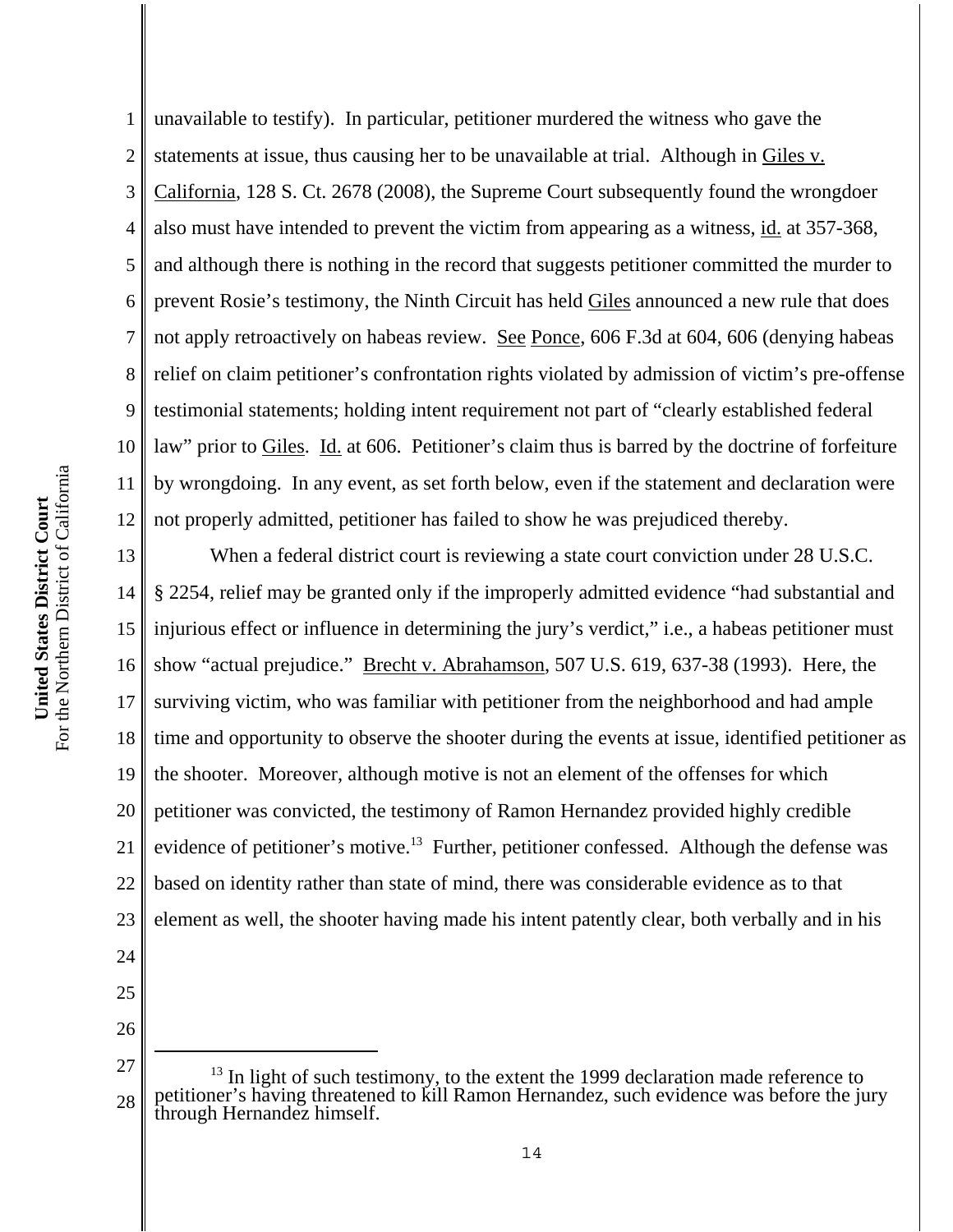1 2 determined efforts to carry out his purpose.<sup>14</sup> In other words, there was overwhelming evidence of petitioner's guilt.

3 4 Accordingly, to the extent this claim is based on Rosie's statement and declaration, petitioner is not entitled to habeas relief.

5

# b. Children's Statements

6 7 8 9 10 11 12 Petitioner contends the admission, over his objection, of testimony describing statements made by his and Rosie's children, Jesus and Nancy, violated his rights under the Confrontation Clause. (Pet. at 8-9.) At trial, a police officer testified that in a statement she took from Nancy shortly after the shooting, Nancy told her that petitioner had threatened to kill her mother (Ex. 1, Vol. 4 at 898-900); another officer testified that when he showed Jesus the murder weapon, Jesus said it was the one "papi" ("daddy") "has at the house" (id., Vol. 3 at 491).

13 14 15 16 17 18 19 20 21 22 As discussed above, Crawford applies to statements that are "testimonial" in nature. See Crawford, 541 U.S. at 59, 68-69. "Statements are nontestimonial when made in the course of police interrogation under circumstances objectively indicating that the primary purpose of the interrogation is to enable police assistance to meet an ongoing emergency." Davis v. Washington, 547 U.S. 813, 822 (2006). "[T]he existence and duration of an emergency depend on the type and scope of danger posed to the victim, the police, and the public." Michigan v. Bryant, 131 S.Ct. 1143, 1162 (2011); see id. at 1150, 1164 (finding ongoing emergency where police responded shortly after shooting and took statement from mortally wounded victim as to identity of shooter and circumstances of shooting, and where location of shooter and motive unknown).

23 24 25 Here, police officers arrived at the scene not knowing where the suspect might be (Ex. 1, Vol. 4 at 881), approached the scene with their guns drawn (id.), found Comacho badly wounded on the porch and Rosie's body on the ground (id. at 882), and, after speaking to

<sup>27</sup> 28  $14$  Petitioner did not testify. To the extent he claimed in his confession that Rosie was caught in his line of fire, such circumstance, even if accepted by the jury, is not a defense to murder and the jury was so instructed. (See Ex. 1, Vol. 7 at  $1428-29$ .)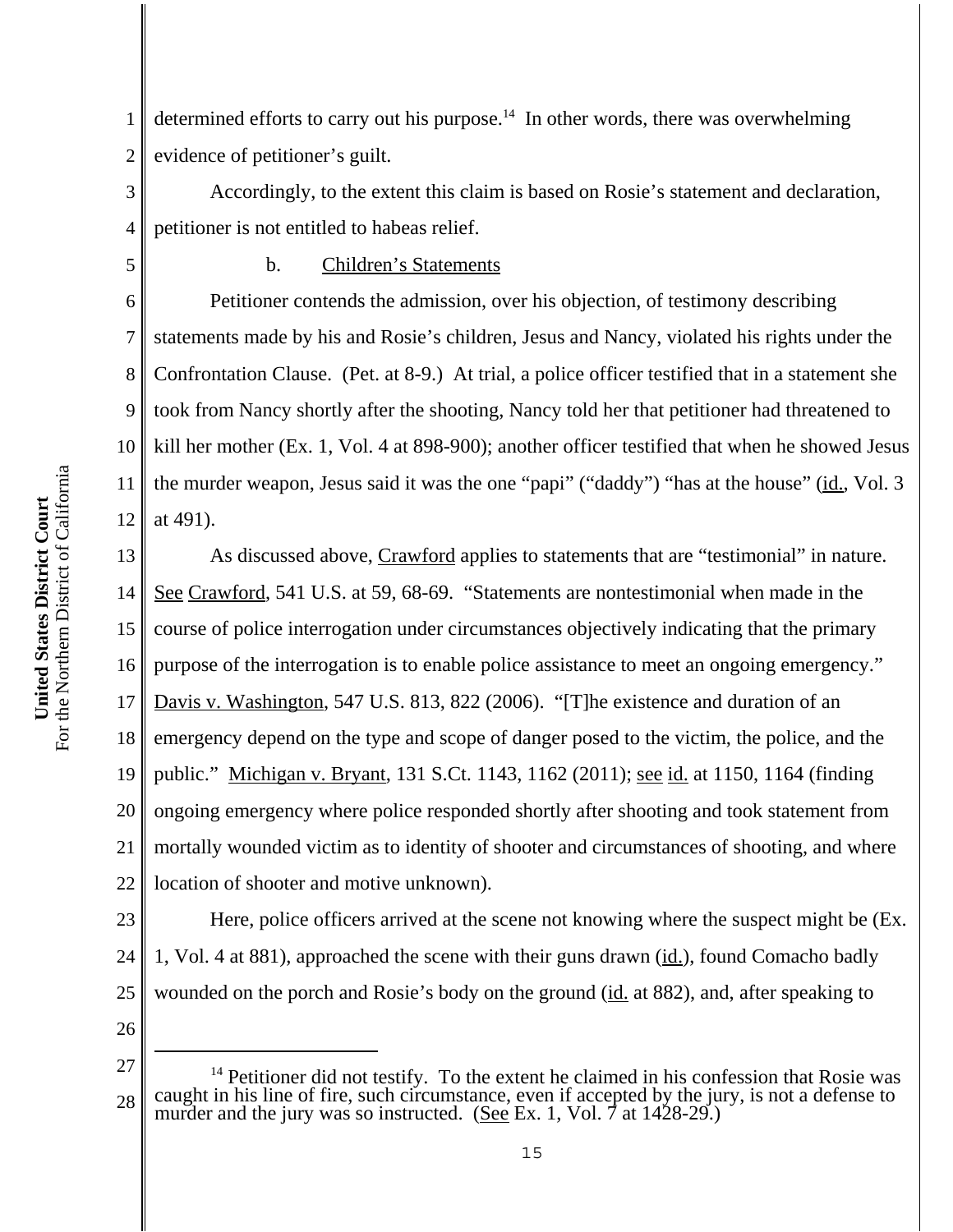1

2

3

4

Comacho, alerted dispatch that the suspect was the deceased victim's husband and that it was unknown whether he was on foot or in a vehicle (id. at 887). The officer assigned thereafter to speak to Nancy was attempting to obtain the name of the suspect and also to learn the relationship between the suspect and her mother. (Id. at 898.) Although by that time, weapons had been recovered at the scene, the police had no way of knowing whether the suspect had other weapons nor could they be sure of his state of mind, and, indeed, still needed to confirm with greater certainty the identity of the individual for whom they were looking. Under such circumstances, Nancy's statement was not testimonial and, consequently, its admission into evidence did not violate petitioner's rights under the Confrontation Clause. It appears that an officer showed Jesus the gun several hours after Nancy had been questioned (Ex. 1, Vol. 3 at 490-91), albeit at a time when a suspect had not yet been apprehended. Assuming, arguendo, such identification was testimonial, petitioner, for all the reasons discussed above, fails to show its admission into evidence was prejudicial. Accordingly, to the extent this claim is based on testimony concerning the children's

statements, petitioner has not shown the state court decision involved an unreasonable application of law or was based on an unreasonable determination of the facts, and, consequently, petitioner is not entitled to habeas relief.

6. Juror with Language Difficulty

19 20 21 22 23 Petitioner contends that one of the jurors, juror Liang, was not proficient in English, and thus that her presence on the jury violated his Sixth Amendment right to a jury trial. (Pet. at 6c.)<sup>15</sup> Both parties passed the juror for cause. (Ex. 1, Vol. 9 at 96.) Assuming, arguendo, petitioner has not waived this claim by failing to challenge juror Liang, such claim, as set forth below, nonetheless fails.

24 25 26 A criminal defendant has a Sixth Amendment right to be tried by "an impartial jury ...." U.S. Const. amend. VI; <u>see Irvin v. Dowd,</u> 366 U.S. 717, 722 (1961); Tinsley v. Borg, 895 F.2d 520, 523-34 (9th Cir. 1990) ("Even if only one juror is unduly biased or prejudiced,

27

<sup>28</sup> <sup>15</sup> Petitioner raised this claim in both of his state habeas petitions. (Ex. 9 at 36-37; Ex. 11 at 39-40.)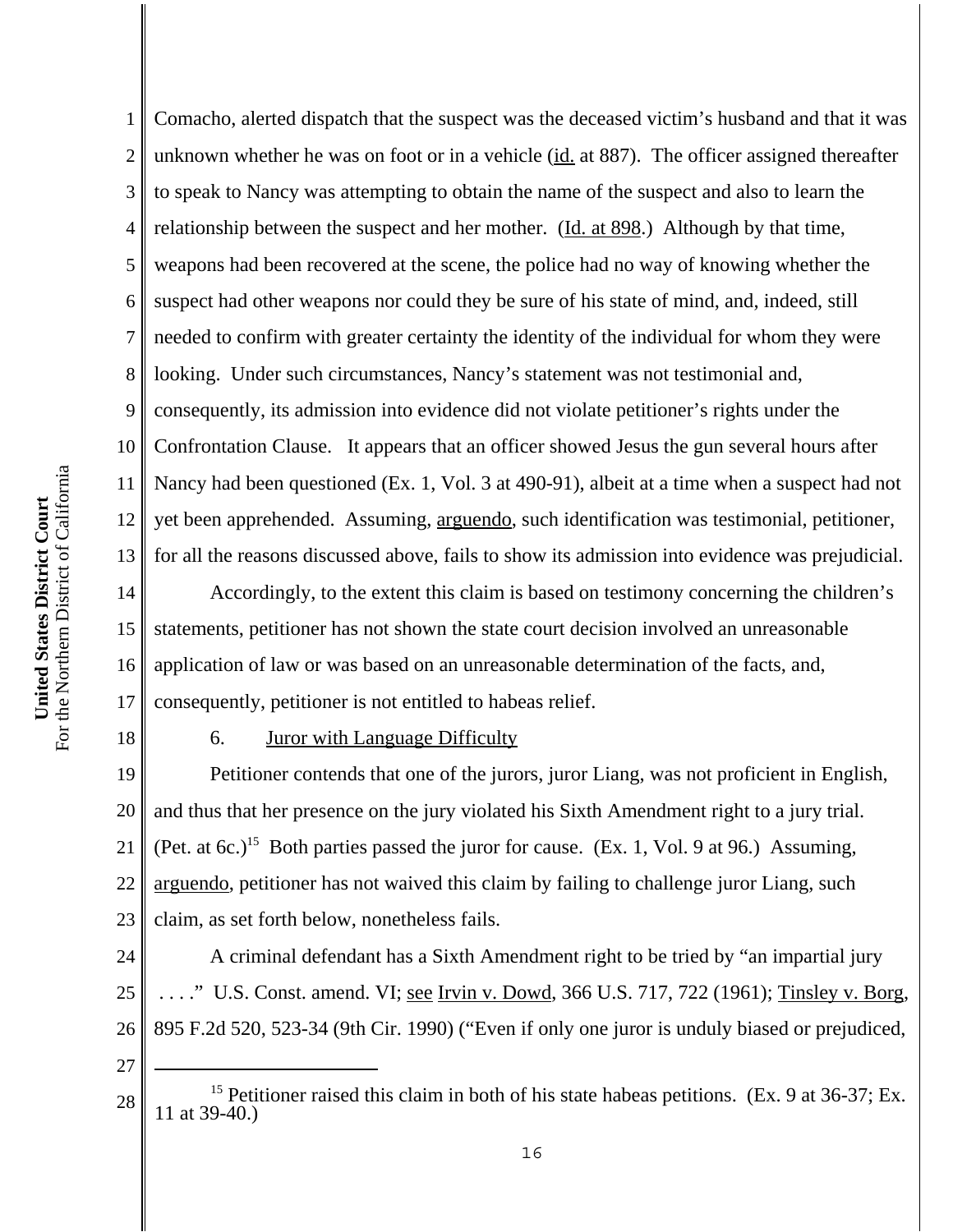citation omitted), cert. denied, 498 U.S. 1091 (1991). The Sixth Amendment guarantee of a 2 3 trial by jury requires that the jury verdict be based on the evidence presented at trial. Turner v. Louisiana, 379 U.S. 466, 472-73 (1965); Jeffries v. Wood, 114 F.3d 1484, 1490 (9th 4 5 Cir.1997) (en banc). It goes without saying that a juror who cannot understand the language in which the trial is conducted cannot base his or her decision on the evidence presented. 6 7 See, e.g., United States v. Rouco, 765 F.2d 983, 988, 991 (11th Cir. 1985) (holding, on Sixth Amendment claim, trial court had responsibility to remove juror with marginal command of 8 9 English and who was challenged for cause "if she could not impartially evaluate the evidence 10 and follow the court's instructions"); see also United States v. Saadeh, 61 F.3d 510, 524-25 For the Northern District of California For the Northern District of California 11 (7th Cir. 1995) (considering Sixth Amendment claim based on seating of juror with hearing United States District Court **United States District Court** difficulties; requiring showing that loss of hearing was of such degree "as to indicate juror 12 13 may not have heard material testimony"). In this instance, the trial court, at the outset of the trial, addressed juror Liang 14 15

16 17 18 19 20 21 22 23 24 25 26 27 individually at some length, as did counsel for both the prosecution and the defense. During the course of that questioning, the juror stated she had completed the jury questionnaire by herself, had been living in the United States for 13 years, attended high school in the United States for one and half years, studied English as part of those studies, and passed a citizenship test given in English. (Ex. 1, Vol. 9 at 19-21, 54-55, 72-74.) Further, in her questionnaire, the juror said she had taken courses in child development at San Francisco City College. (Ex. 2 (Clerk's Transcript), Vol. 3 (Jury Questionnaires), Questionnaire of Juror 3 at 5-7.) Although the juror undoubtedly had some difficulty understanding complicated legal concepts, and professed to understand little of the proceedings, her education and various activities and accomplishments requiring an ability to communicate in English, as well as her length of residency in the United States, reflected a level of proficiency in the English language sufficient to allow her to base her vote on the evidence presented.

the defendant is denied his constitutional right to an impartial jury.") (internal quotation and

28

1

As noted, both sides passed the juror for cause. Moreover, this Court cannot say the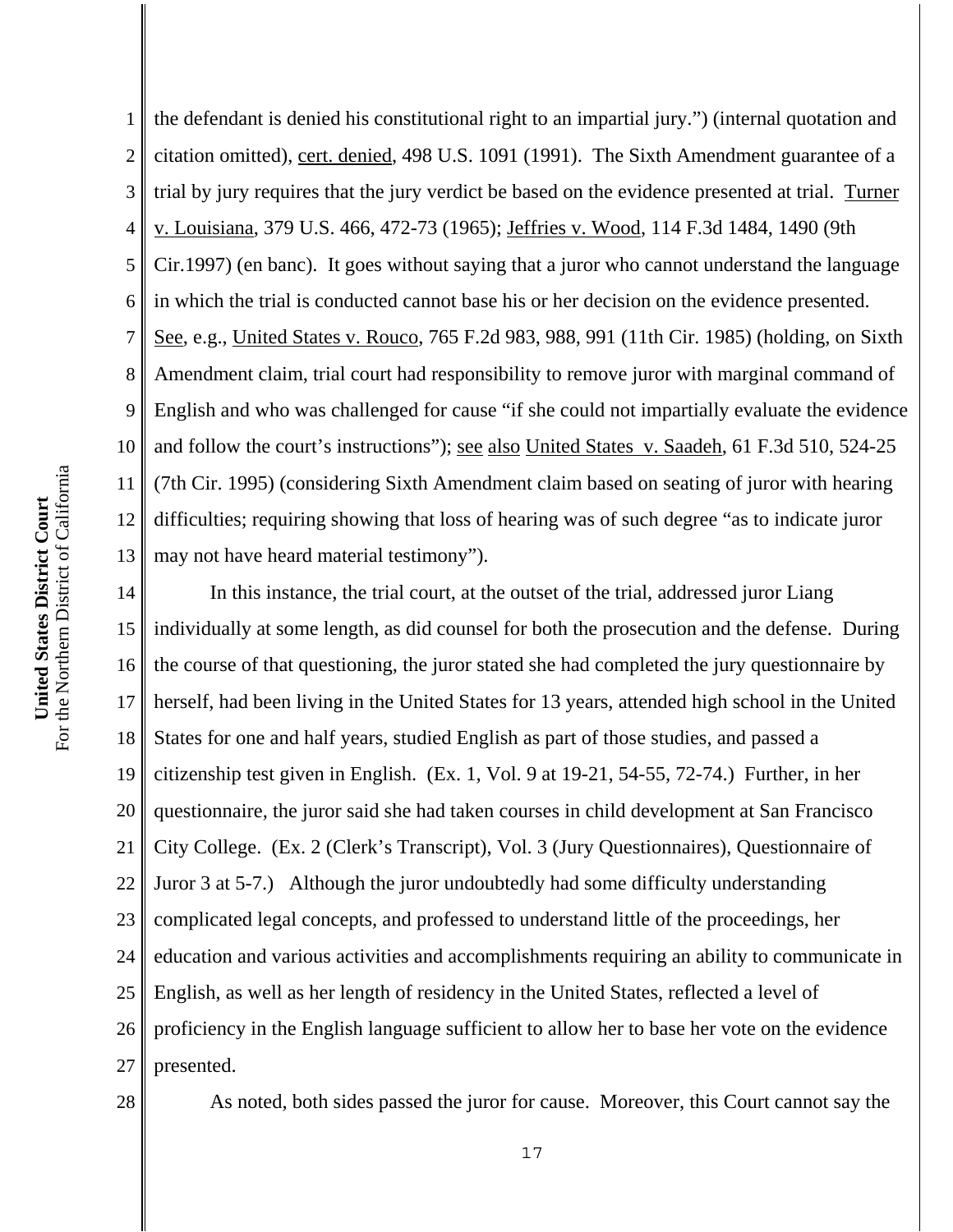| 1              | state court was unreasonable in determining her presence on the jury did not violate                                                                                                                                                 |
|----------------|--------------------------------------------------------------------------------------------------------------------------------------------------------------------------------------------------------------------------------------|
| $\overline{c}$ | petitioner's Sixth Amendment rights. In that regard, this Court does not decide anew the                                                                                                                                             |
| 3              | question of the juror's qualifications to serve. As the Supreme Court recently emphasized:                                                                                                                                           |
| $\overline{4}$ | A state court's determination that a claim lacks merit precludes federal habeas                                                                                                                                                      |
| 5              | A state court's determination that a claim facts field precides federal habeas<br>relief so long as "fairminded jurists could disagree" on the correctness of the<br>state court's decision. Yarborough v. Alvarado, 541 U.S. 652, 6 |
| 6              |                                                                                                                                                                                                                                      |
| 7              | clearly established Federal law for a state court to decline to apply a specific                                                                                                                                                     |
| 8              | legal rule that has not been squarely established by [the Supreme] Court."<br>Knowles v. Mirzayance, 129 S.Ct. 1411, 1413-14 (2009) (internal quotation                                                                              |
| 9              | marks omitted).                                                                                                                                                                                                                      |
| 10             | Harrington v. Richter, 131 S.Ct. at 786-87 (noting "[s]ection 2254(d) reflects the view that                                                                                                                                         |
| 11             | habeas corpus is a guard against extreme malfunctions in the state criminal justice systems,                                                                                                                                         |
| 12             | not a substitute for ordinary error correction through appeal." Here the rule is particularly                                                                                                                                        |
| 13             | general in nature, a requirement that jurors be able to evaluate evidence given in English and                                                                                                                                       |
| 14             | follow the trial court's instructions given in English. The state court thus had considerable                                                                                                                                        |
| 15             | "leeway," <u>see id.,</u> in applying the rule.                                                                                                                                                                                      |
| 16             | Accordingly, petitioner is not entitled to habeas relief on this claim.                                                                                                                                                              |
| 17             | <b>Ineffective Assistance of Trial Counsel</b><br>7.                                                                                                                                                                                 |
| 18             | Petitioner contends his trial counsel provided ineffective assistance, in that he: (1)                                                                                                                                               |
| 19             | failed to move to suppress petitioner's confession as coerced and involuntary; (2) prevented                                                                                                                                         |
| 20             | petitioner from testifying; (3) failed to object to the admission of Rosie's 1991 statement and                                                                                                                                      |
| 21             | 1999 declaration and to evidence concerning the children's statements given at the scene; (4)                                                                                                                                        |
| 22             | failed to obtain telephone records that would have shown Rosie called him on December 17,                                                                                                                                            |
| 23             | 1999; and (5) failed to challenge juror Liang.                                                                                                                                                                                       |
| 24             | A claim of ineffective assistance of counsel is cognizable as a claim of denial of the                                                                                                                                               |
| 25             | Sixth Amendment's right to counsel, which guarantees not only assistance, but effective                                                                                                                                              |
| 26             | assistance of counsel. Strickland v. Washington, 466 U.S. 668, 686 (1984). In order to                                                                                                                                               |
| 27             | prevail on a Sixth Amendment claim based on ineffectiveness of counsel, a petitioner must                                                                                                                                            |
| 28             | establish such counsel's performance was deficient, i.e., that it fell below an "objective                                                                                                                                           |
|                |                                                                                                                                                                                                                                      |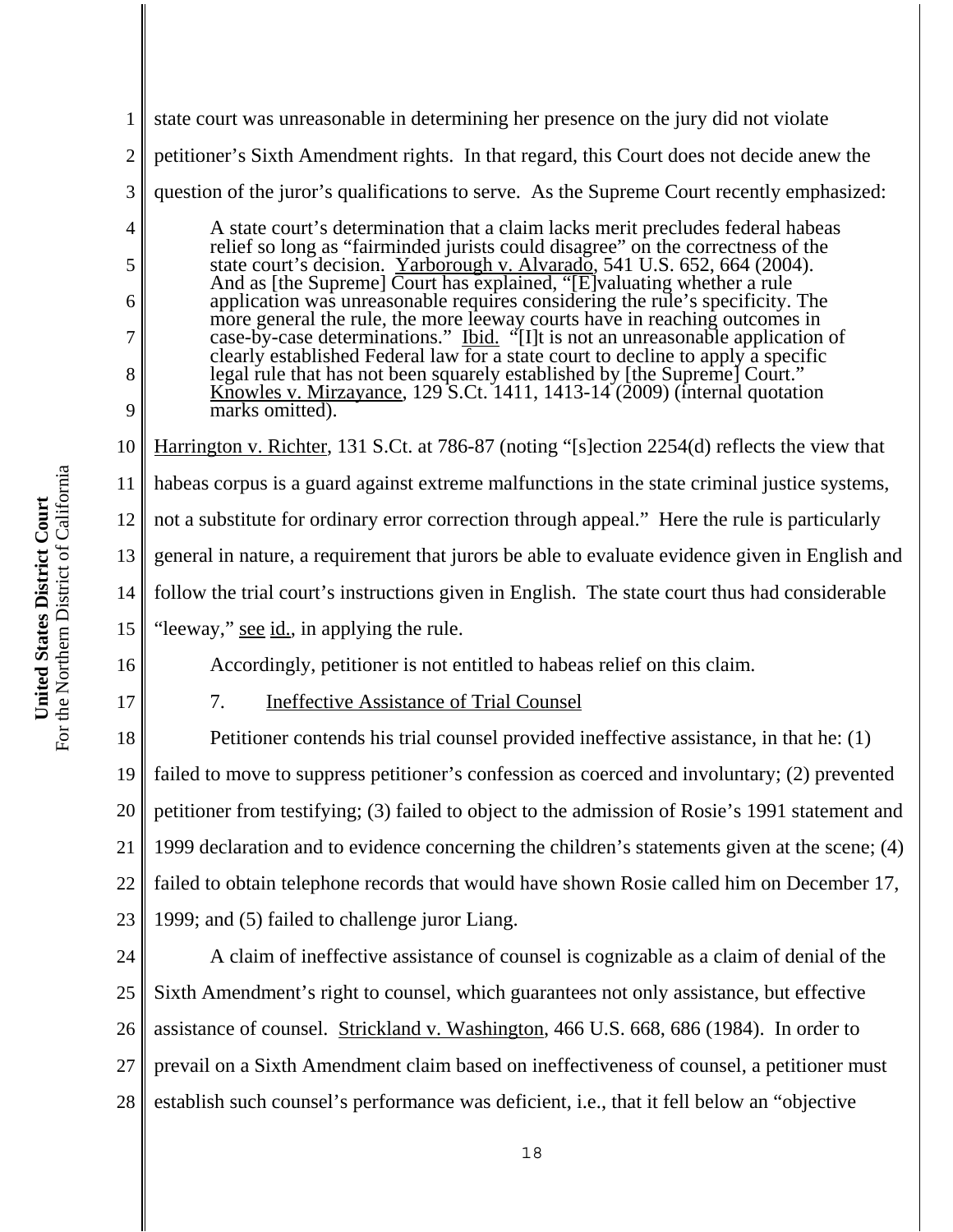7

8

9

1 2 3 4 5 standard of reasonableness" under prevailing professional norms. Id. at 687-88. Second, the petitioner must establish prejudice resulting from counsel's deficient performance, i.e., that "there is a reasonable probability that, but for counsel's unprofessional errors, the result of the proceeding would have been different."  $\underline{Id}$  at 694. A reasonable probability is a probability sufficient to undermine confidence in the outcome. Id.

6 10 11 A federal habeas court considering an ineffective assistance claim need not address the prejudice prong of the Strickland test if the petitioner cannot establish incompetence under the first prong. Siripongs v. Calderon, 133 F.3d 732, 737 (9th Cir. 1998). Conversely, the court need not determine whether counsel's performance was deficient before examining the prejudice suffered by the defendant as a result of the alleged deficiencies. Strickland, 466 U.S. at 697.

12 13 14 15 16 17 18 19 A criminal defense lawyer need not file a motion that he knows to be meritless on the facts and the law; trial counsel cannot have been ineffective for failing to raise a meritless motion. Juan H. v. Allen, 408 F.3d 1262, 1273 (9th Cir. 2005); see also Wilson v. Henry, 185 F.3d 986, 990 (9th Cir. 1999) (holding to show prejudice under Strickland based on failure to file a motion, petitioner must show that "(1) had his counsel filed the motion, it is reasonable that the trial court would have granted it as meritorious, and (2) had the motion been granted, it is reasonable that there would have been an outcome more favorable to him)."

20 21 22 23 24 25 26 27 28 Here, the claimed ineffective assistance includes counsel's failure to raise issues this Court has discussed above and found unavailing. In particular, as noted, petitioner contends his counsel was ineffective in not filing a motion to suppress his confession as coerced and in violation of Miranda. As discussed above, however, petitioner failed to make an evidentiary record in state court to support such claim and cannot do so in the first instance here. See Cullen, 2011 Westlaw 1225705 at \*8. Petitioner also asserts his counsel should have objected to the introduction of evidence of the out-of-court statements by Rosie and his children, and to any references to those statements. As discussed above, however, as to three of those statements, there was no error in the admission of such evidence and as to the fourth,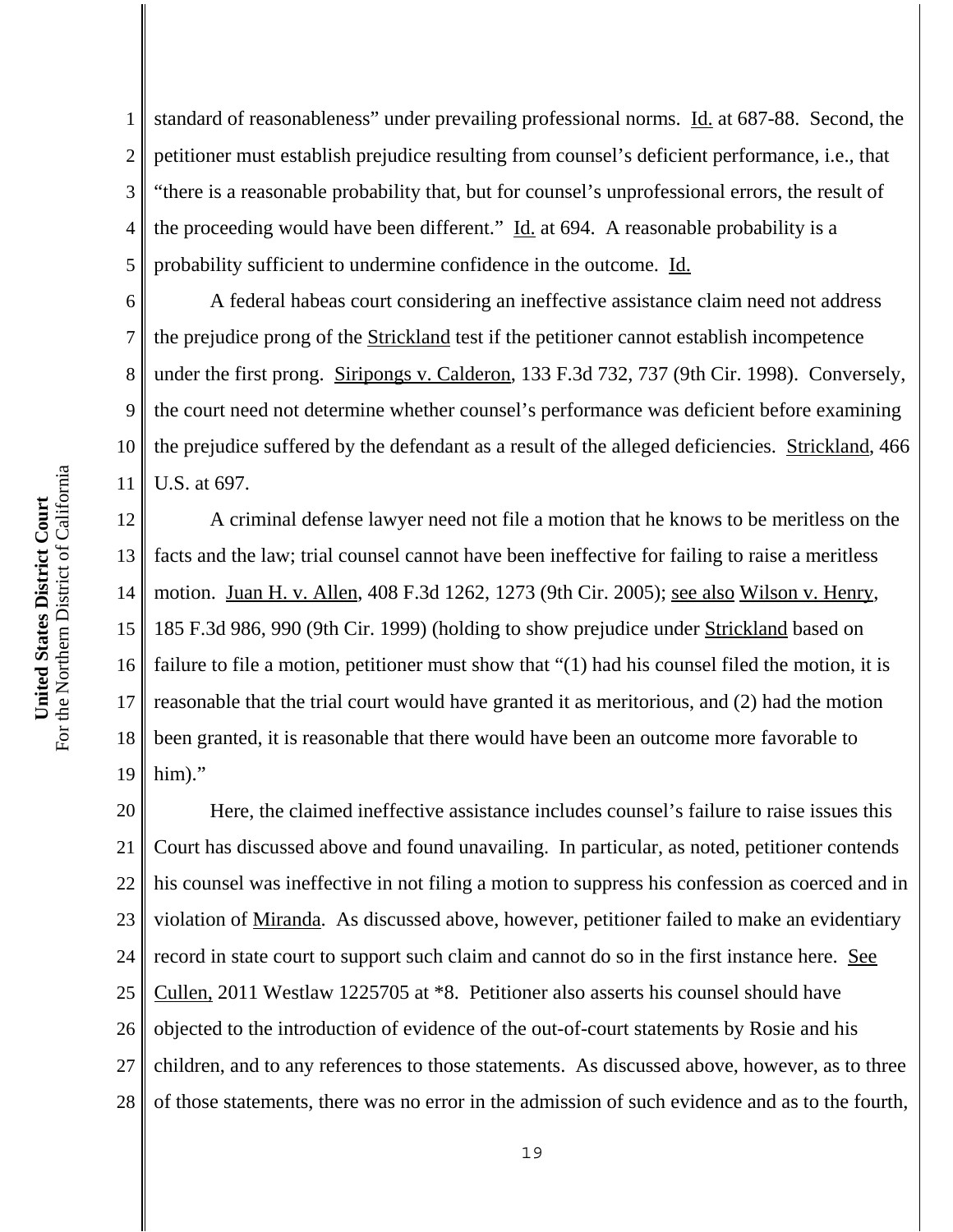1 2 3 as well as the other three, petitioner has failed to show prejudice. Similarly, although petitioner contends his counsel should have challenged juror Liang for cause, such claim fares no better at this juncture.

4 Next, petitioner claims he told his counsel he wanted to testify, but his counsel rested without calling him, thus preventing him from testifying about the coercion of his confession. Once again, however, petitioner failed to make an evidentiary record in state court with respect to such claim, and, as discussed above, petitioner has not established he is entitled to an evidentiary hearing at this time.

9 Petitioner's final assertion in support of his claim of ineffective assistance by trial counsel, specifically, that his counsel failed to introduce telephone records that petitioner contends would have shown Rosie called him on the day of the murder, likewise fails for lack of a factual basis, and, in any event, petitioner does not explain how such evidence would have assisted him, let alone resulted in a different outcome.

14 15 16 Accordingly, petitioner has not shown the state court's decision as to this claim involved an unreasonable application of Supreme Court law or an unreasonable determination of the facts, and thus petitioner is not entitled to relief on this claim.

# 17

5

6

7

8

### 8. Ineffective Assistance of Appellate Counsel

18 19 Petitioner contends his appellate counsel should have raised the issues discussed above that were not presented on direct appeal, specifically, claims 1-4, 6 and 7.

20 21 22 23 24 25 26 27 The Due Process Clause of the Fourteenth Amendment guarantees a criminal defendant the effective assistance of counsel on his first appeal.Evitts v. Lucey, 469 U.S. 387, 391-405 (1985). Claims of ineffective assistance of appellate counsel are reviewed according to the standard set out in Strickland. See Strickland, 466 U.S. at 668; Miller v. Keeney, 882 F.2d 1428, 1433 (9th Cir. 1989). A petitioner therefore must show his counsel's advice fell below an objective standard of reasonableness and that there is a reasonable probability that, but for counsel's unprofessional errors, he would have prevailed on appeal. Miller, 882 F.2d at 1434 & n.9.

28

Appellate counsel does not have a constitutional duty to raise every nonfrivolous issue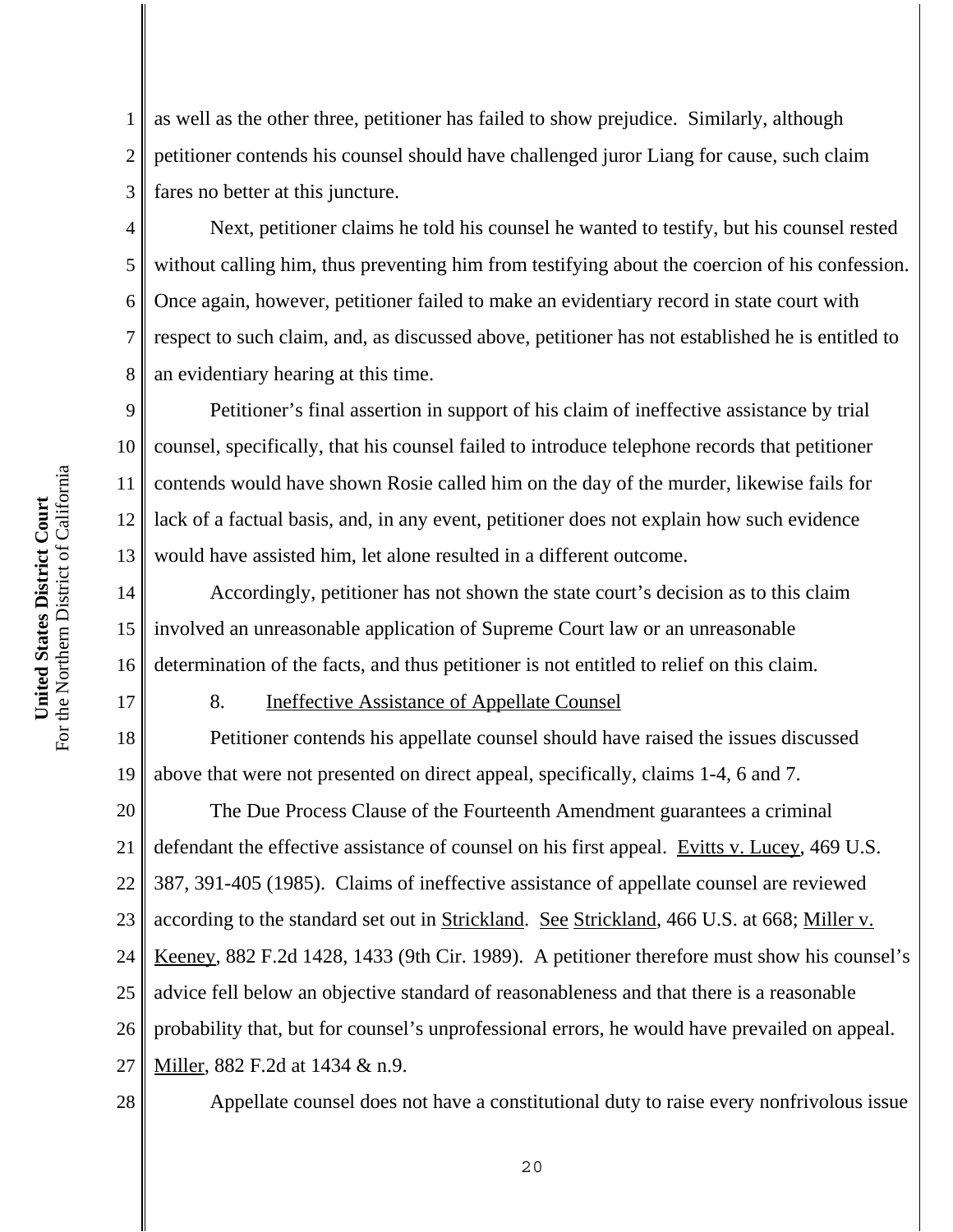17

18

19

20

21

22

23

24

25

26

27

6

1 2 3 4 5 requested by a criminal defendant. Jones v. Barnes, 463 U.S. 745, 751-54 (1983). The weeding out of weaker issues is widely recognized as one of the hallmarks of effective appellate advocacy. Id. at 1434. Consequently, appellate counsel frequently will remain above an objective standard of competence and, for the same reason, will have caused his client no prejudice, specifically, because he or she declined to raise a weak issue. Id.

In the instant case, because none of the claims discussed herein are meritorious, any failure on the part of counsel to raise them on appeal was neither deficient assistance nor prejudicial to petitioner.

Accordingly, petitioner is not entitled to relief on this claim.

9. Peremptory Strike

Petitioner contends the prosecutor struck prospective juror Kimberly B. because she

was African-American.

a. Background

The Court of Appeal described the background for this claim as follows:

The voir dire of the prospective juror Kimberly B. began with the trial court questioning her about information she had included in her juror questionnaire. Her cousin had been arrested when she "was little," but she had no indication her cousin was unfairly treated and the arrest did not affect her ability to be fair and impartial. She had been the victim of juvenile vandalism of her car, but did not make a police report because the juveniles "were long gone" by the time police arrived. Nothing about the vandalism affected her ability to be fair and impartial. The court asked her about her brother having been killed by his girlfriend. Kimberly B. said that "was about 20 years" ago, and that too did not affect her fairness and impartiality as a juror.

The court asked Kimberly B. about her general feelings about the criminal justice system. She had stated in her questionnaire that the system had too many loopholes and was sometimes unfair. When asked to elaborate, she said: "Certain crimes, like spousal abuse or rape or something, I just feel usually the perpetrator doesn't get what should be coming to them. Sometimes they just seem to get off too easy or not serve all the time for certain crimes. Just in general. Not speaking of anything in particular." These views would not influence her ability to sit in the case as a juror.

Finally, the court asked Kimberly B. about domestic violence. Her sister had been a victim of domestic violence, and her brother had been accused of domestic violence, about 15 years previously. Kimberly B. had not witnessed any domestic violence and neither incident would affect her ability to be a fair and impartial juror.

28 The prosecutor asked only a few questions of Kimberly B. He asked about the domestic violence incidents and confirmed that Kimberly B. felt there were too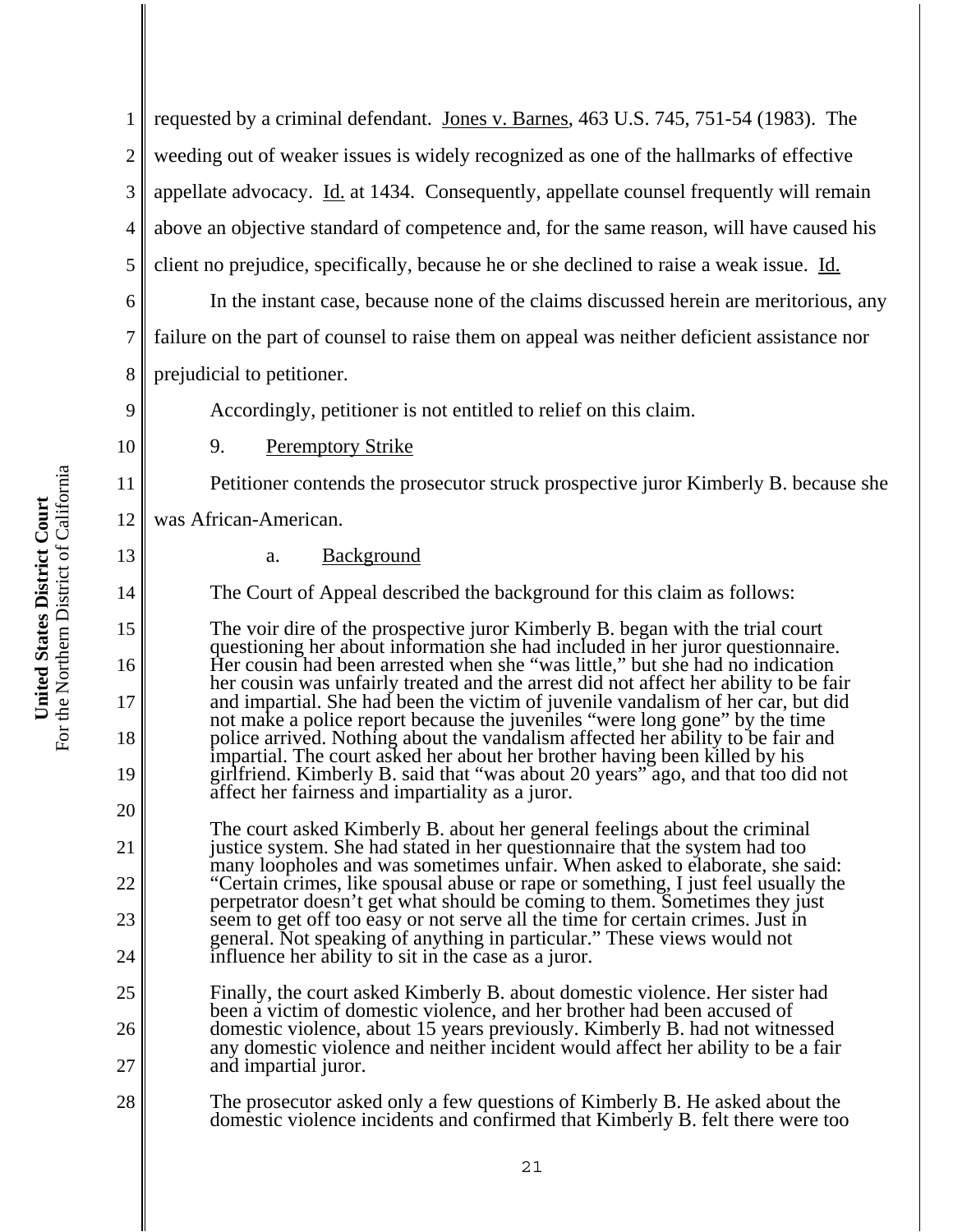many loopholes in the law. He asked if she could judge the case on the evidence, and convict if the People showed proof beyond a reasonable doubt-even if the only proof was testimony of a police officer. Kimberly B. said she could.

Likewise, the defense asked only a few questions. Kimberly B. told defense counsel she could be fair and impartial even though the case involved domestic violence allegations and Kimberly B. felt that "domestic violence perpetrators don't get what's coming to them." Counsel asked, "I think you noted the system is sometimes unfair, and I'm wondering to whom you think it's unfair?" Kimberly B. responded, "I guess victims."

After the prosecutor exercised a peremptory challenge against Kimberly B., defendant made a Wheeler motion. Defendant argued that the prosecutor had improperly used his peremptory challenge to exclude Kimberly B. on the basis of race. In response to the motion, the prosecutor stated for the record that "there is an African American woman currently in the jury box . . . [and] [t]here are several African American jurors out in the panel." The prosecutor also stated, "The Court itself read the questionnaires. . . ."

The trial court found that defendant had established a prima facie case, although the court characterized the showing as "very marginal." Thus, the burden passed to the prosecutor to explain the reasons for the challenge.

The prosecutor gave these reasons for the peremptory challenge: "One of the things that initially concerned me when reading the questionnaire regarding [Kimberly B.] was her interest in psychology. That was a note that I had written down already. She had cousins who had been arrested before, and she had a brother accused of domestic violence before. [¶] "She had a brother killed by a girlfriend, and when I was asking her about that and when the Court was asking [her] about that, I didn't think she showed a whole lot of concern or interest in that with me. Also I have notes written down that when she answered the question about what her problems were with the criminal justice system, she said 'I guess victims,' which made me think she was coming up with an answer rather than something that was directly there out in front of her. [I] "She was also, I also noticed her shaking her head in an affirmative fashion when [defense counsel] was talking about reasonable doubt to another juror, which that sort of outward manifestation of thoughts and feelings regarding that issue concerned me. She also took, I believe in my notes I have [that] she took a criminal law course; that concerned me as well. [¶] "That is a thumbnail sketch of my concerns with [Kimberly B.], all of which are obviously race neutral." (Italics added.)

Defense counsel did not respond to this argument. Indeed, he made no further substantive argument on the motion. He did not challenge the sincerity of the prosecutor's reasons. He did not dispute the prosecutor's observation that Kimberly B. nodded her head when defense counsel spoke about reasonable doubt. He did not dispute the prosecutor's characterization that "I guess victims" was "coming up with an answer." He did not challenge the accuracy of any factual information the prosecutor took from the juror questionnaire.

The court found that "the explanation that [the prosecutor] provided the Court was sincere and genuine . . . I think the reasons given by [the prosecutor] that [Kimberly B.] had an interest in psychology, that her cousin was arrested, her brother was arrested for domestic violence, that the answer that she gave about the criminal justice system did seem to be a little strange. And also, I didn't

1

2

3

4

5

6

7

8

9

10

11

12

13

14

15

16

17

18

19

20

21

22

23

24

25

26

27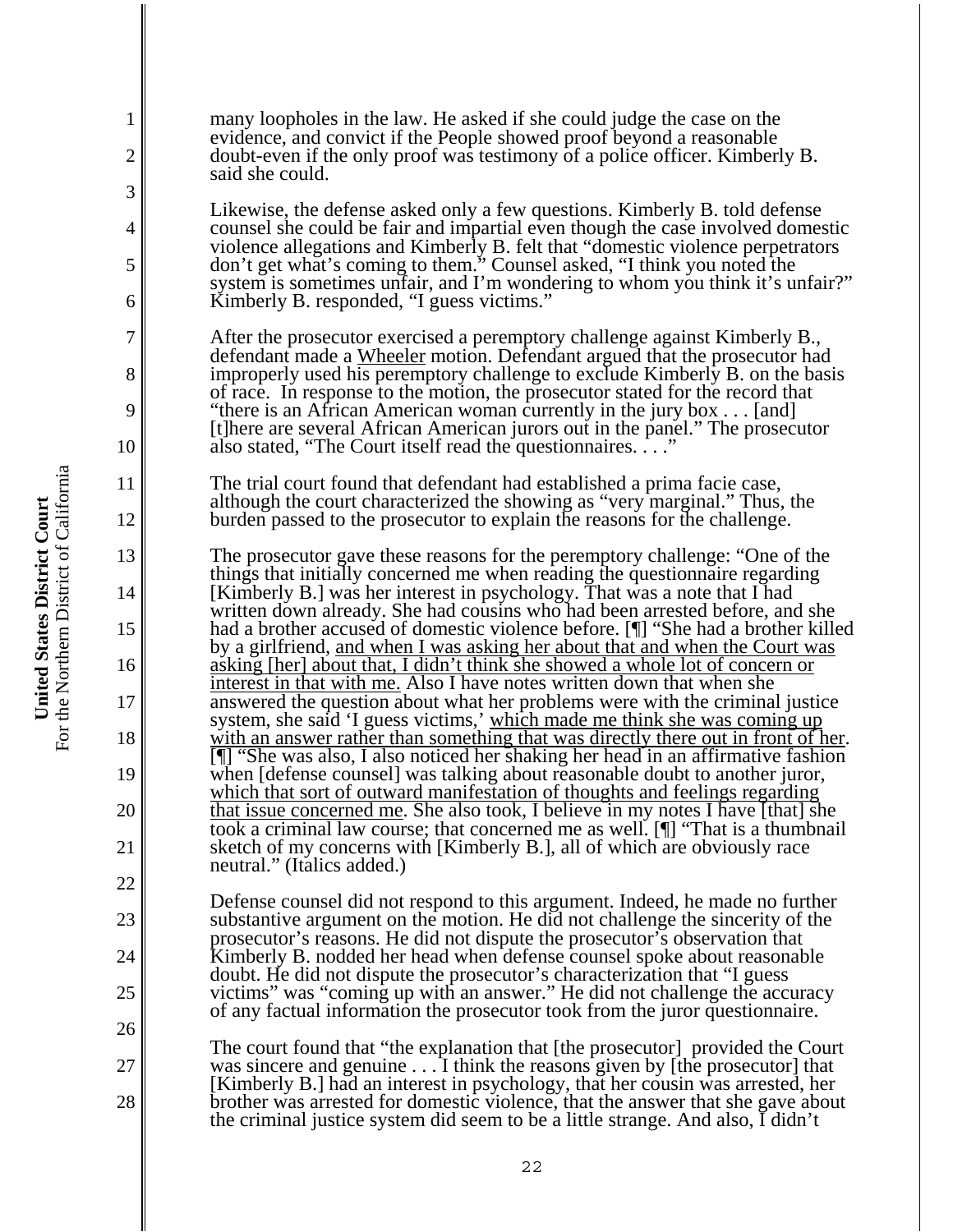1 2 3 4 5 6 7 8 9 10 11 12 13 14 15 16 17 18 19 20 21 notice her shaking her head about readable [sic ] doubt, but I don't have any reason to think she wasn't sincere. Also her brother was killed by a girlfriend." The court denied the Wheeler motion. (Ex. 6 at 5-8 (alterations and emphases in original) (footnote omitted); see Ex. 1, Vol. 10 at 50-54, 86-87.)<sup>16</sup> The Court of Appeal concluded: "[W]e cannot say that the trial court's findings are suspect, or that the court erred by denying defendant's Wheeler motion." (Id. at  $10.1<sup>17</sup>$ b. Merits of Petitioner's Batson Claim (1) Standard The Equal Protection Clause "forbids the prosecutor to peremptorily challenge potential jurors solely on account of their race." Batson v. Kentucky, 476 U.S. 79, 89 (1986). A defendant may raise an equal protection claim based on the exclusion of a juror because of the juror's race, regardless of whether the defendant and the excluded juror share the same race. Powers v. Ohio, 499 U.S. 400, 406 (1991). Under Batson, a violation of equal protection is established in the trial court by a three-step procedure. Batson, 476 U.S. at 96-98. First, the defendant must make a prima facie showing that the totality of the relevant facts gives rise to an inference of discriminatory purpose." Id. at 93-94. Second, if the defendant makes such a prima facie showing, the burden shifts to the prosecutor to articulate a race-neutral explanation for striking the juror in question. Id. at 94. Finally, if the prosecutor offers a race-neutral explanation for the

<sup>22</sup> 23 24  $16$  The record before this court as to jury selection is confusing. In most instances the jurors' names have been redacted and what apparently is a seat number has been substituted. The jurors names have been redacted from their questionnaires and some form of juror number substituted. There is a summary of the various problems, as well as a chart that correlates to some juror seat numbers, juror numbers, and redacted names, in petitioner's opening brief on appeal.  $(Ex. 4$  at  $18-20$ .)

<sup>25</sup> 26 27 <sup>17</sup> Under California law, Wheeler motions are made in response to an alleged pattern of discriminatory peremptory challenges used to strike potential jurors on the basis of race. See People v. Wheeler, 22 Cal. 3d 258, 276-77 (1978). Batson, the federal counterpart of Wheeler, provides similar protections against group bias in the exercise of peremptory challenges. Batson v. Kentucky, 476 U.S. 79, 85-86 (1986). Earlier in its opinion, the Court

<sup>28</sup> of Appeal, citing Batson, noted that subsequent to Wheeler, "the United States Supreme Court ruled that such use of peremptory challenges violated the federal Constitution." (Ex. 6 at 4 n.2.)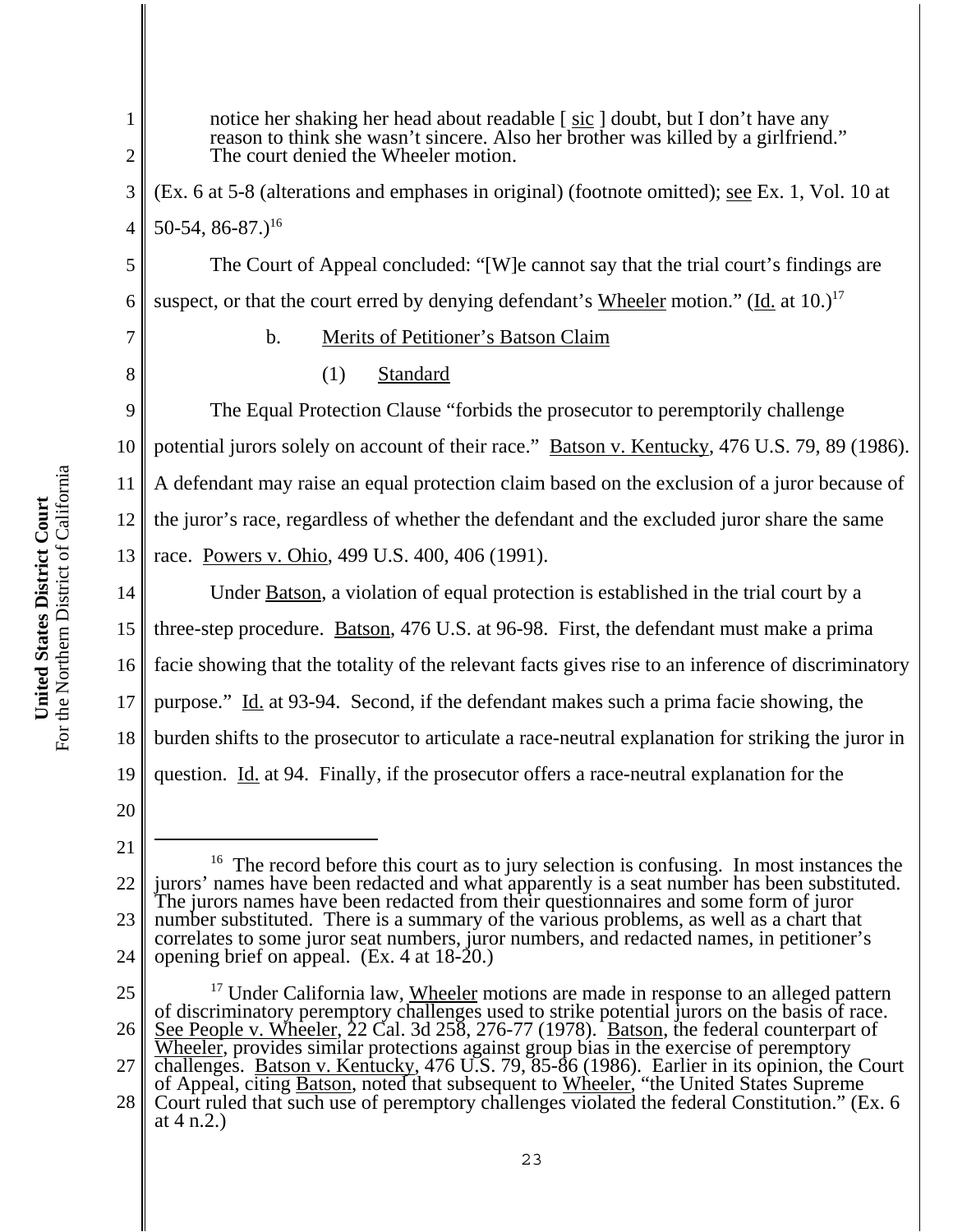1 2 3 4 challenge, the trial court must determine whether, despite the prosecutor's proffered explanation, the defendant has carried the burden of proving purposeful discrimination. Id. at 97-98. In resolving the question, the trial court evaluates the totality of the relevant facts. Ali v. Hickman*,* 571 F.3d 902, 908 (9th Cir. 2009).

## (2) Analysis

6 7 8 9 10 11 12 13 14 15 16 In the instant case, the trial court's finding on the question of discriminatory purpose was made at the third step of the above-described Batson analytical model. The findings of the trial court on such issue are findings of fact entitled to a presumption of correctness on federal habeas review. See Purkett v. Elem, 514 U.S. 765, 769 (1995). The factual findings of the state appellate court on such issue likewise are entitled to a presumption of correctness. See Mitleider v. Hall, 391 F.3d 1039, 1050 (9th Cir. 2004); Williams v. Rhoades, 354 F.3d 1101, 1108 (9th Cir. 2004). Petitioner thus must show the state court's conclusion to be "an unreasonable determination of the facts in light of the evidence presented in the state court proceeding." See id. Consequently, this Court can grant habeas relief only "if it was unreasonable to credit the prosecutor's race-neutral explanations for the Batson challenge." Rice v. Collins, 546 U.S. 333, 338 (2006).

17 18 19 20 21 22 23 24 The reasons the prosecutor gave for his decision to exercise a peremptory challenge as to Kimberly B. were (1) her interest in psychology; (2) her family background, which included cousins who had been arrested and a brother who had been accused of domestic abuse; (3) her apparent lack of concern about her brother's having been killed by a girlfriend; (4) her opinion that there are problems with the criminal justice system, and somewhat ambiguous elaboration: "I guess victims;" (5) her apparent empathy with the defense, nodding her head when defense counsel explained the concept of reasonable doubt; and (6) her completion of a course in criminal law. (Ex. 1, Vol. 1 at at 48-49.)

25 26 27 The inquiry at this third step is "whether the prosecutor was 'motivated in substantial part by discriminatory intent.'" Cook v. Lamarque, 593 F.3d 810, 814-15 (9th Cir. 2010) (quoting Snyder v. Louisiana, 552 U.S. 472, 485 (2008)). Proof of such discriminatory intent

28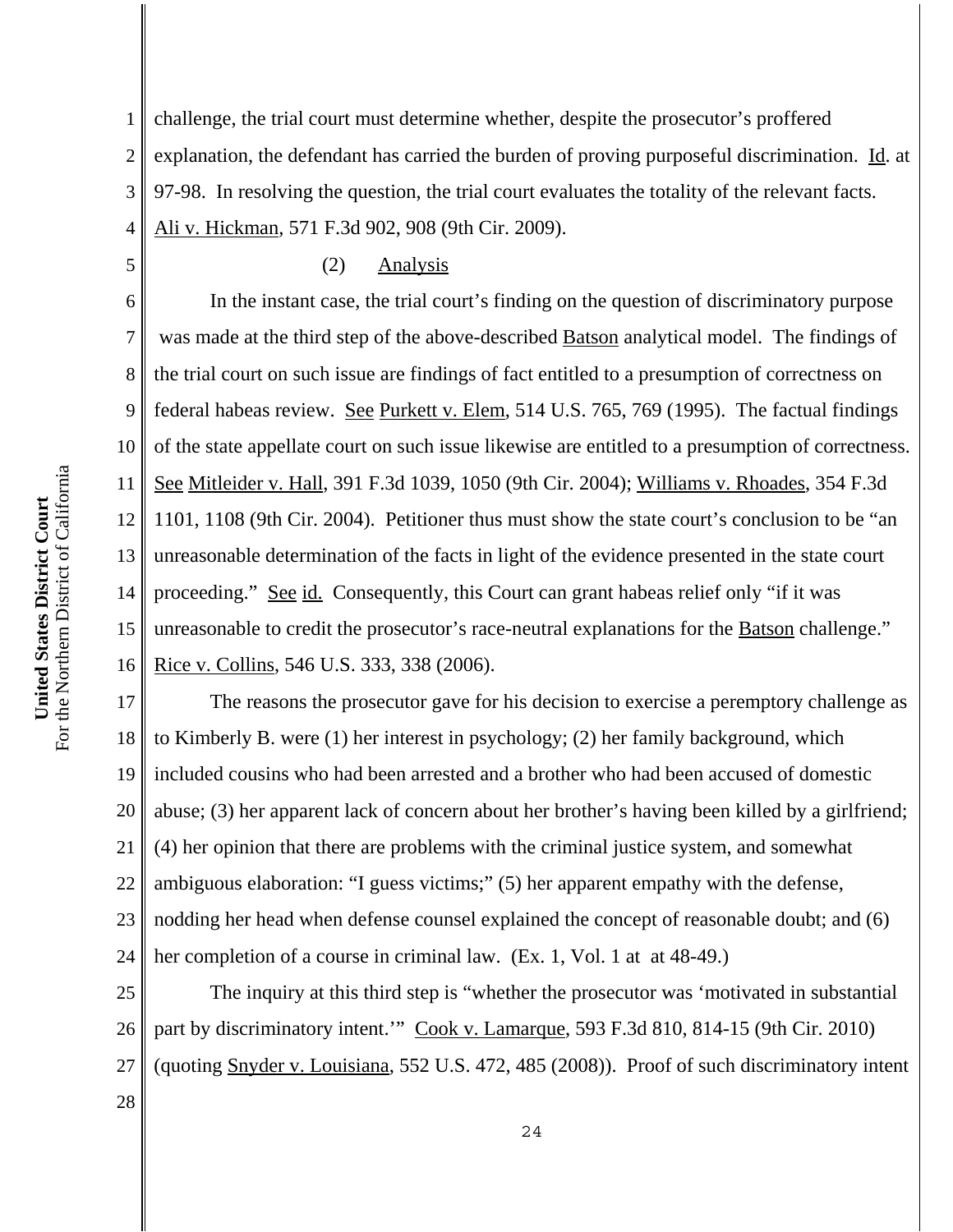1 2 3 4 5 6 or purpose is required to show a violation of the Equal Protection Clause, see Hernandez v. New York, 500 U.S. 352, 355-62 (1991), and a judge ruling on an objection to a peremptory challenge is required to consider such circumstantial and direct evidence of intent as may be available, see Batson, 476 U.S. at 93. In that regard, the judge must "tak[e] into account all possible explanatory factors in the particular case." Id. at 95 (internal quotation and citation omitted).

7 8 9 10 11 12 13 14 15 16 17 18 19 20 21 Here, the reasons given by the prosecutor were facially neutral and reasonably related to meaningful, non-discriminatory jury selection. A prosecutor might well prefer not to have someone on the jury who was interested in psychology, for fear such interest might lead to leniency in determining a defendant's mental state with respect to the degree of the crime charged. Additionally, a prosecutor might wish to excuse a juror who has studied criminal law, for fear such potentially imperfect knowledge might be given too much weight either by the juror or by the other jurors. He also might prefer not to have a juror whose family members had been arrested or accused of domestic abuse, as such a juror might sympathize with a defendant who, like petitioner, is accused of domestic violence and past abuse. Although Kimberly B.'s reaction to her brother's killing, her somewhat disengaged explanation of her concerns regarding the criminal justice system, and visible agreement during voir dire by the defense are subject to various interpretations, they cannot be fully evaluated on a paper record, and, at a minimum, a litigator looking for predictability might well be wary of accepting a juror with that constellation of ambiguities coupled with his other concerns.

22 23 24 25 26 27 Further, in this instance, a comparative juror analysis, i.e., a comparison of the characteristics possessed by non-challenged jurors with those of jurors challenged by the prosecution, weighs against a finding of discriminatory intent. See Miller-El v. Dretke, 545 U.S. 231, 242-43; 244-55) (2005) ("Miller-El II") (setting forth various factors relevant to determination, including whether comparative juror analysis, percentage of African-Americans stricken, use of "shuffling," disparate questioning on voir dire, and prosecutor's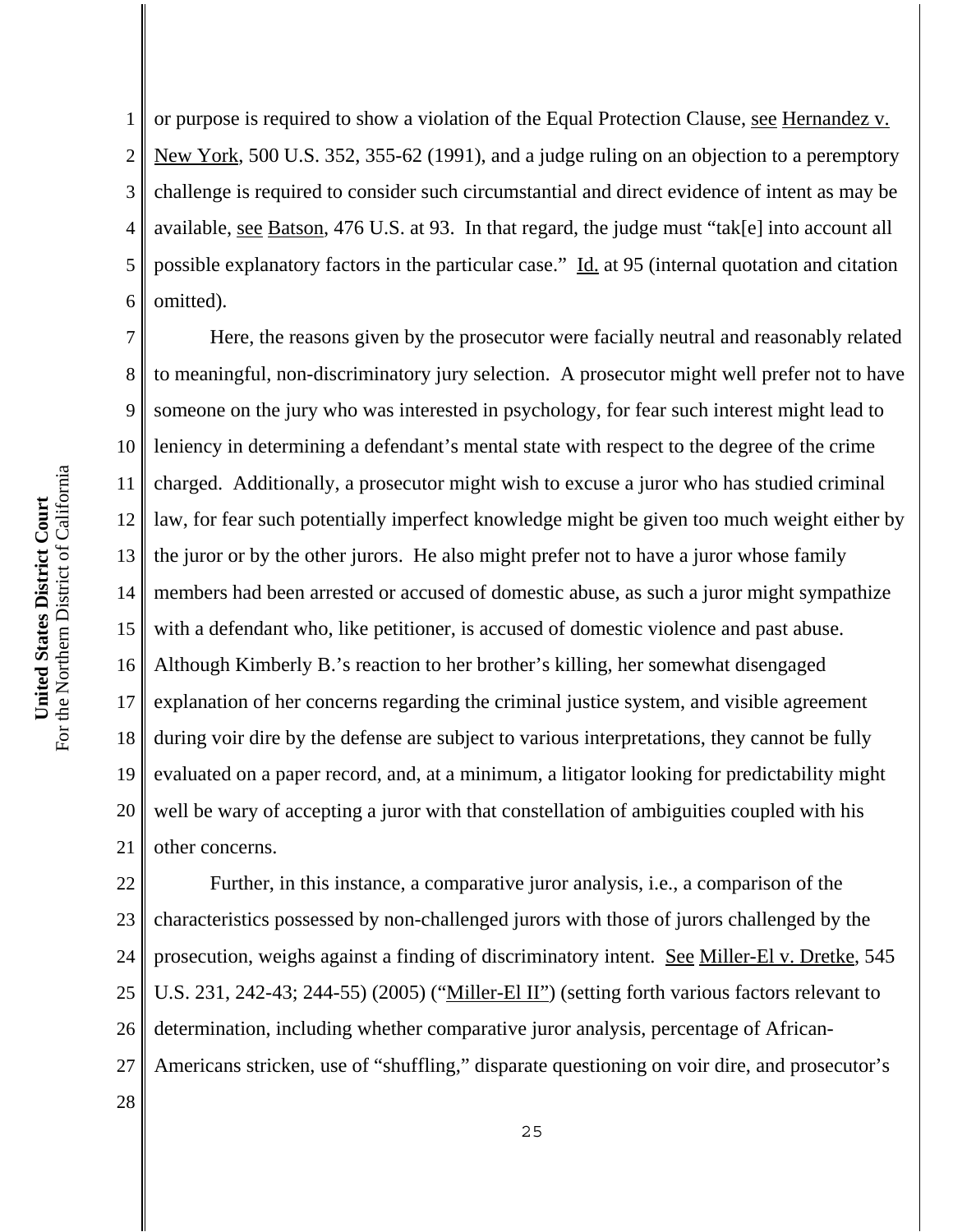1 offices's use of racist training manual).<sup>18</sup>

2 3 4 5 In particular, as respondent notes, a number of jurors whom the prosecutor struck shared characteristics with Kimberly B. (Resp't Supp. Br. at 8-9), and petitioner points to no seated jurors who shared any of the characteristics on which the prosecutor challenged Kimberly  $B<sup>19</sup>$ 

6 7 8 9 10 11 12 13 14 15 Although Juror 17 had a cousin who had been arrested in Oklahoma on drug charges, she stated that she did not know the cousin, and unlike Kimberly B., she did not have a brother who had been accused of domestic abuse. (Ex. 2, Vol. 3 (Jury Questionnaires), Questionnaire of Juror 17 at 10.) Although Juror 81 was critical of the justice system, the prosecutor's objection to Kimberly B. was not her belief that there are problems with the system, but rather the ambiguity in her answer when asked to explain. (Id., Questionnaire of Juror 81 at 13.) Further, although some of Kimberly B.'s experiences, e.g., the vandalism of her car, and concern that some criminal defendants receive lenient sentences, might suggest an attitude not adverse to the prosecution, such responses may well have been outweighed by the juror's less favorable responses, on which the prosecutor based his challenge.

16 17 18 In sum, "the most significant justifications . . . were entirely sound," <u>see Cook</u>, 593 F.3d at 826, and, consequently, the Court of Appeal was not unreasonable in finding petitioner's constitutional rights as set forth in Batson were not violated.

Accordingly, petitioner is not entitled to habeas relief on this claim.

10. Adequacy of Trial Court's Consideration of Wheeler/Batson Motion

Petitioner contends the trial court failed to conduct an adequate evaluation of the

19

20

21

22

24 25 26  $18$  In the instant case although neither the trial nor appellate court conducted a comparative juror analysis, this Court has received the parties' respective supplemental briefing on comparative juror analysis, <u>see Green</u>, 542 F.3d at 1030, and in connection therewith respondent has submitted an additional exhibit (see Resp't Ex. 13), which contains the portions of voir dire not previously submitted. (See  $\overline{Ex. 1}$ , Vol. 1 at 44-51; Ex. 1, Vol. 10; Ex. 2, Vol. 3).

27 28 <sup>19</sup> The only indication in the record as to the race of the jurors who ultimately were seated is the prosecutor's response to petitioner's Wheeler/Batson motion. (See Ex. 1, Vol. 1) at 4b) ("[J]uror number one is an Asian woman. Juror number two is [a] Filipino woman. Juror number three is an African American woman. Juror number five is a Filipino woman," and "there is an African American woman currently in the jury box . . . .").)

<sup>23</sup>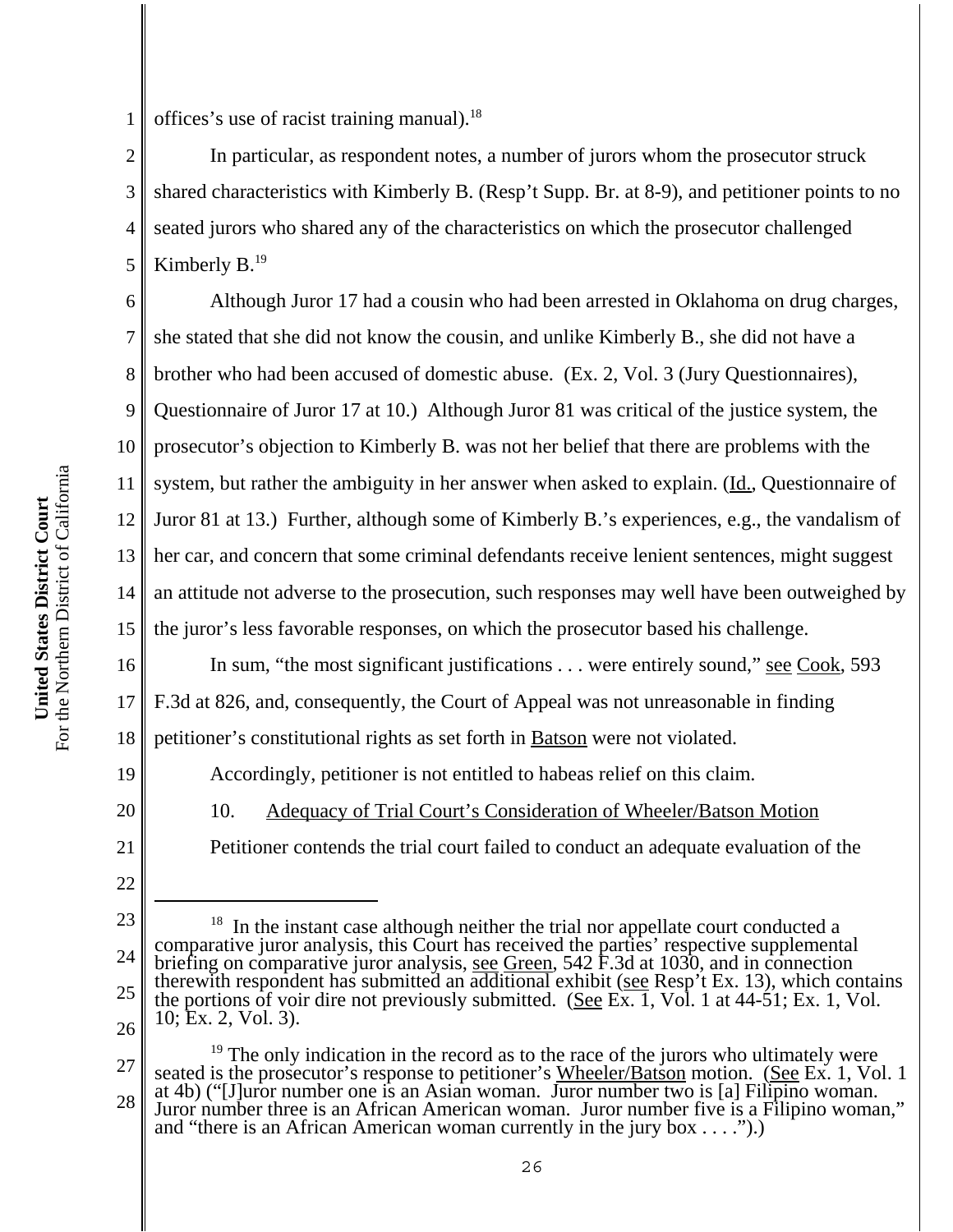For the Northern District of California For the Northern District of California United States District Court **United States District Court**

3

4

5

6

7

8

1 2 prosecutor's reasons for exercising a strike. (Pet. at 7-8.) After hearing the prosecutor's reasons, the trial court ruled as follows.

Okay. I feel that the explanation that Mr. Burke provided the Court was sincere and genuine, and I'm going to deny the motion as to Ms. [B]. I think the reasons given by Mr. Burke that she had an interest in psychology, that her cousin was arrested, her brother was arrested for domestic violence, that the answer that she gave about the criminal justice system did seem to be a little strange. And also, I didn't notice her shaking her head about readable [sic] doubt, but I don't have any reason to think she wasn't sincere. Also her brother was killed by a girlfriend. So if I haven't said so, I'm going to say so. The motion is denied, and I'm giving you my reasons.

(Ex. 1, Vol. 1 at 50.)

9 10 11 12 13 14 15 16 17 18 19 20 21 22 23 A trial court is obligated "to undertake a sensitive inquiry into such circumstantial and direct evidence of intent as may be available." Batson, 476 U.S. at 93. In the instant case, the trial court made such a determination and, in accepting the sincerity of the prosecutor's stated reasons, made note of the fact that the juror had family members who had faced charges of a similar nature, albeit of considerably lesser severity than the crimes charged against petitioner, as well as the manner and reasonableness of certain of her other responses. Such considerations and determination thereafter suffice to establish that the trial court did in fact "undertake" the necessary inquiry. <u>See Williams v. Rhoades</u>, 354 F.3d 1101, 1106-08 (9th Cir. 2004) (holding even where trial court made no explicit findings as to credibility, state appellate court could reasonably conclude trial court made sincere and reasoned attempt to evaluate prosecutor's intent). Accordingly, petitioner is not entitled to habeas relief on this claim. 11. Failure to Preserve Questionnaires Petitioner contends "the judgment should be reversed" because the clerk of court failed to preserve the questionnaires of the jurors who were not selected to serve, including

24 Kimberly B. (Pet. at 6i.) The Court of Appeal rejected this claim on direct appeal,

25 explaining:

26

- 27
- 28

The Alameda County Clerk retained only the juror questionnaires of the 12 trial jurors and the 3 alternates. This fact came to light after we granted defendant's motion to augment the record with the questionnaires of all prospective jurors who had not been excused for hardship or cause. Defendant now claims the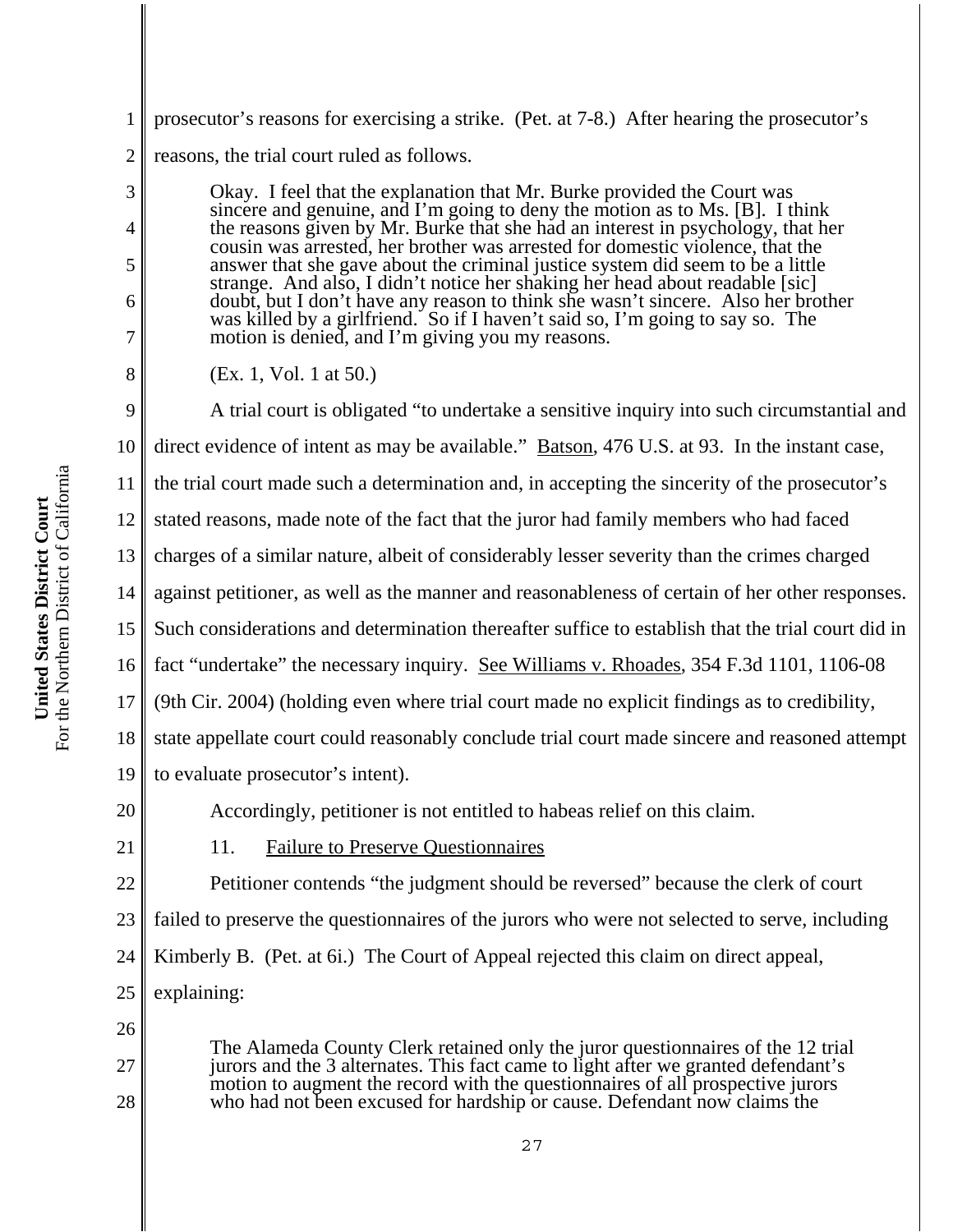| clerk's failure to retain Kimberly B.'s question aire, as well as the                |
|--------------------------------------------------------------------------------------|
| questionnaires of the prospective jurors in the jury box at the time she was         |
| challenged, has denied him his due process right to an adequate appellate            |
| record and thus prevents effective review of his Wheeler issue. (See Howard,         |
| supra, 1 Cal. 4th at 1. 1164-1166; <u>see also People v. Chessman</u> (1950) 35 Cal. |
| $2\overline{d}$ 455, 460-463 (Chessman).) We disagree.                               |

We need not discuss in detail the analytical approach of **Howard** and Chessman. Defendant concedes that he can only prevail on this issue if he shows the missing questionnaires prevent "adequate and effective appellate review" of his Wheeler issue. (Howard, supra, 1 Cal.4th at p. 1166.) The absence of the questionnaires does not deprive defendant of such review.

#### *Kimberly B.'s Questionnaire*

We have already concluded there was no Wheeler error. The absence of Kimberly B.'s questionnaire does not affect or alter that conclusion. The trial court read her questionnaire. There was no dispute below as to its contents. The text of the questionnaire is not necessary to permit us to provide adequate and effective review of defendant's Wheeler claim. The existing record is sufficient to permit such review, and defendant is not prejudiced by the absence of the juror's questionnaire. (See People v. Ayala (2000) 24 Cal.4th 243, 269-270  $(Ayala)$ .

## *The Other Prospective Jurors' Questionnaires*

Defendant argues the absence of these questionnaires makes it impossible for him to perform an analysis based on interjuror comparison. But defense counsel did not make an interjuror comparison below, and interjuror comparison may not be done on appeal. (Ayala, supra, 24 Cal.4th at pp. 269-270.)

17  $(Ex. 6$  at 10-11) (footnotes omitted).)

18 19 20 "[T]he Constitution does not require states to grant appeals as of right to criminal defendants seeking to review alleged trial court errors." Evitts v. Lucey, 469 U.S. 387, 393 (1985). If, however, a state creates a system for appellate review, the procedures must

21 comport with due process. Id.

22 23 24 25 26 27 28 In that regard, the instant claim is analogous to claims alleging a due process violation where the state has failed to provide a criminal defendant with a transcript of the trial court proceedings for use on appeal. Such a violation is shown where state law provides for an appeal and the absence of a transcript effectively precludes one. Madera v. Risley, 885 F.2d 646, 648 (9th Cir. 1989) (holding state's failure to provide full record of criminal trial may violate due process and form basis for federal habeas relief). Two criteria are relevant to a determination of the issue: (1) the value of the transcript to the defendant in connection with

1

2

3

4

5

6

7

8

9

10

11

12

13

14

15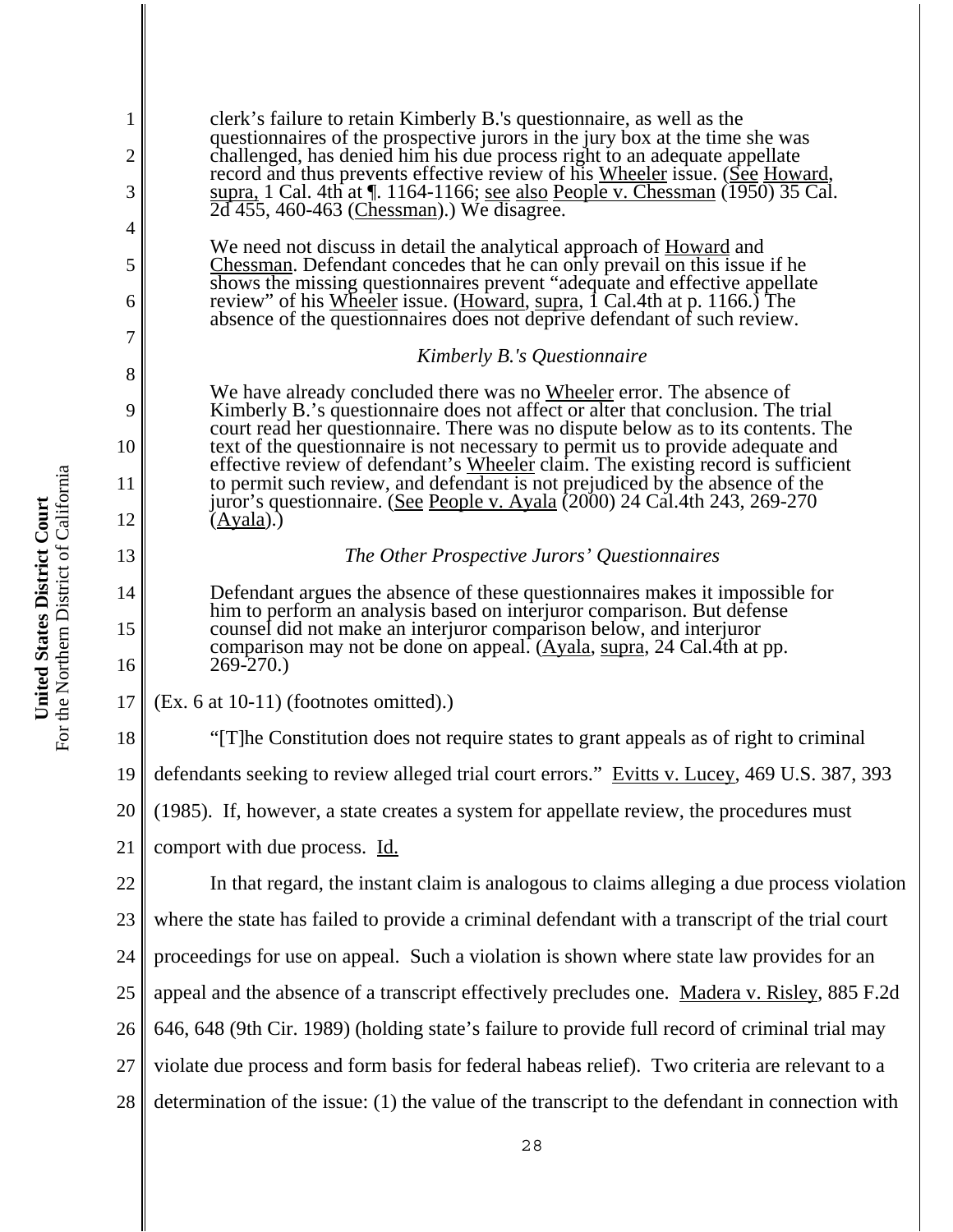1 2 3 the appeal for which it is sought; and (2) the availability of alternative devices that would fulfill the same functions as a transcript. Britt v. North Carolina, 404 U.S. 226, 227 & n.2 (1971); Madera, 885 F.2d at 648.

4 5 6 7 8 9 10 11 12 13 14 15 Here, the questionnaires of the other non-selected jurors would have had no value to petitioner, as comparative juror analysis calls for a comparison of the stricken juror to those jurors who were seated, not those who did not serve. See Miller-El v. Dretke, 545 U.S. 231, 241 (2005) ("Miller-El II") (comparing stricken, African-American juror, with "otherwisesimilar nonblack" jurors who were "permitted to serve"). Further, the prosecutor, in the course of his questioning, relied on several of Kimberly B.'s questionnaire answers, at least two of which provided reasons for his strike, and neither the trial court nor defense counsel disputed the prosecutor's characterization of those responses. Under the circumstances, the Court of Appeal was not unreasonable in determining the existing record was adequate to permit appellate review, nor was its decision contrary to or an unreasonable application of, clearly established Supreme Court authority or based on an unreasonable determination of the facts.

Accordingly, petitioner is not entitled to habeas relief on this claim.

C. Appealability

18 19 20 The federal rules governing habeas cases brought by state prisoners require a district court that issues an order denying a habeas petition to either grant or deny therein a certificate of appealability. See Rules Governing § 2254 Cases, Rule 11(a).

21 22 23 24 25 26 27 28 A petitioner may not appeal a final order in a federal habeas corpus proceeding without first obtaining a certificate of appealability (formerly known as a certificate of probable cause to appeal). See 28 U.S.C. § 2253(c); Fed. R. App. P. 22(b). A judge shall grant a certificate of appealability "only if the applicant has made a substantial showing of the denial of a constitutional right." 28 U.S.C.  $\S$  2253(c)(2). The certificate must indicate which issues satisfy this standard. Id.  $\S$  2253(c)(3). "Where a district court has rejected the constitutional claims on the merits, the showing required to satisfy § 2253(c) is straightforward: the petitioner must demonstrate that reasonable jurists would find the district

16